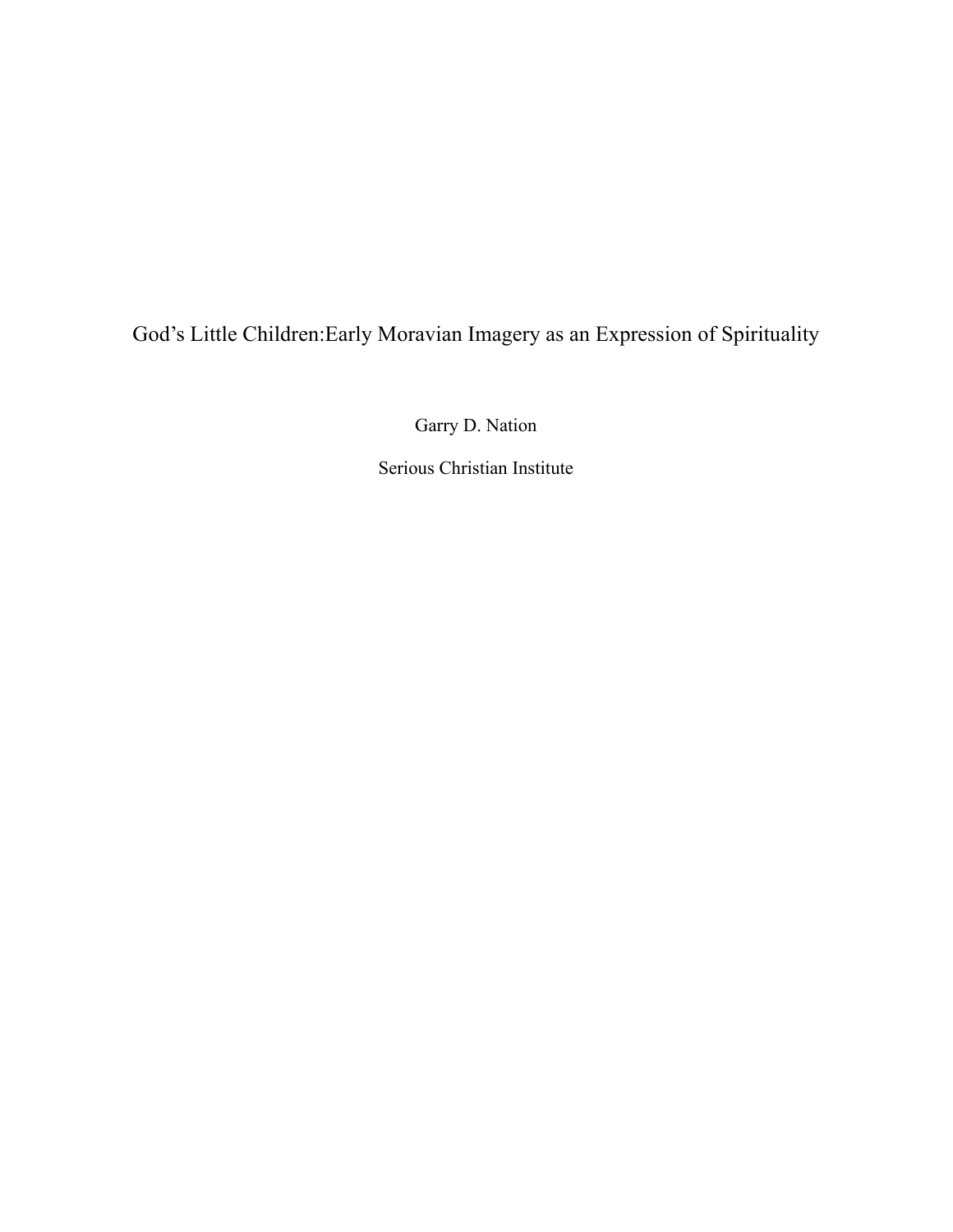# Table of Contents

| God's Little Children: Early Moravian Imagery as an Expression of Spirituality  5 |
|-----------------------------------------------------------------------------------|
|                                                                                   |
|                                                                                   |
|                                                                                   |
|                                                                                   |
|                                                                                   |
|                                                                                   |
|                                                                                   |
|                                                                                   |
|                                                                                   |
|                                                                                   |
|                                                                                   |
|                                                                                   |
|                                                                                   |
|                                                                                   |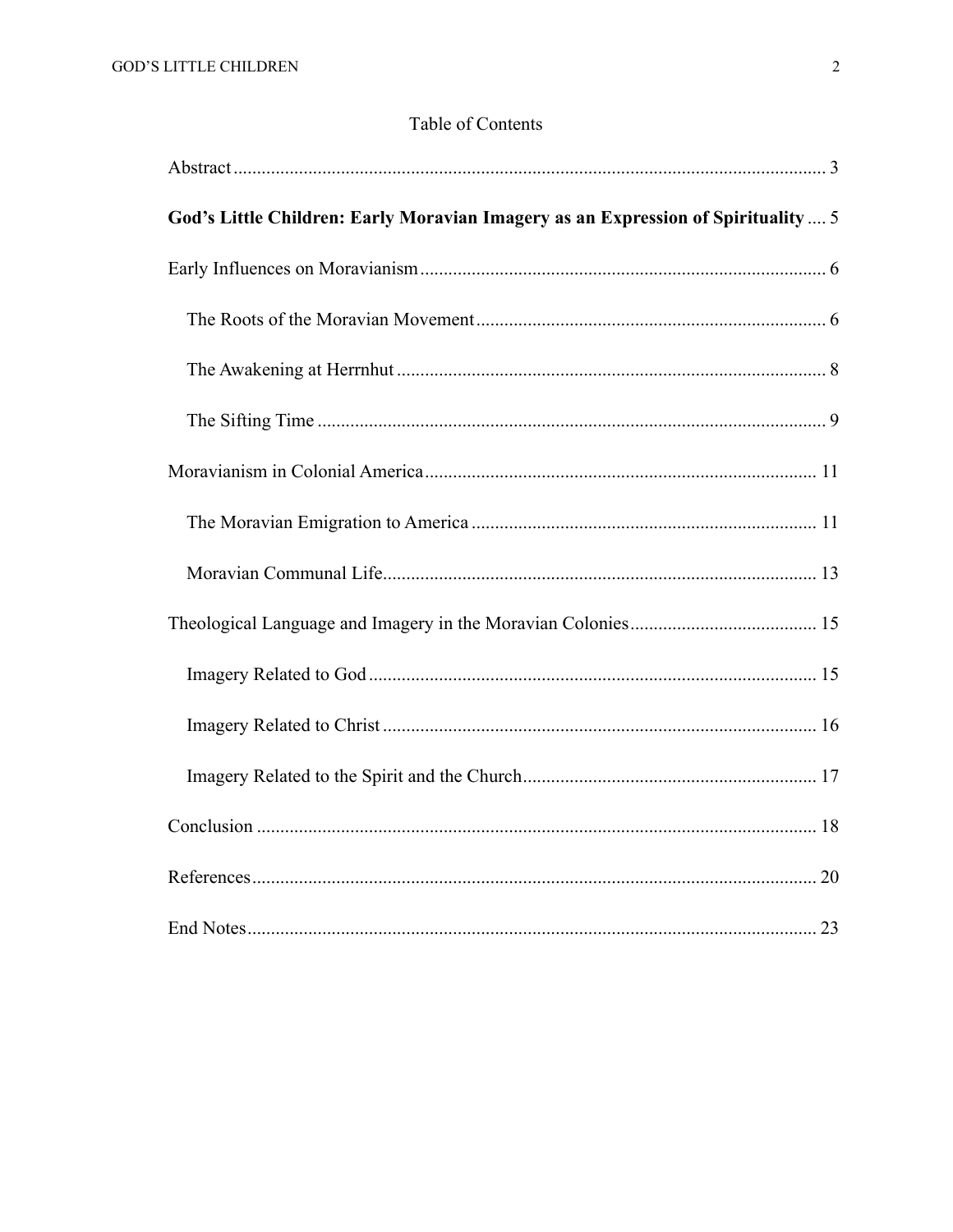#### Abstract

For Moravians, especially in the American colonial period, doctrine was something one experienced and not merely thought. One of the leading images that encapsulated their spiritual self-image was the image of childlikeness. The writer suggests that the adoption of childlikeness as the supreme Christian virtue is the key to understanding (if not harmonizing) the varied and contradictory elements in early Moravianism and appreciating the Moravian contribution to evangelical spirituality.

*Keywords*: Moravianism, spirituality, childlikeness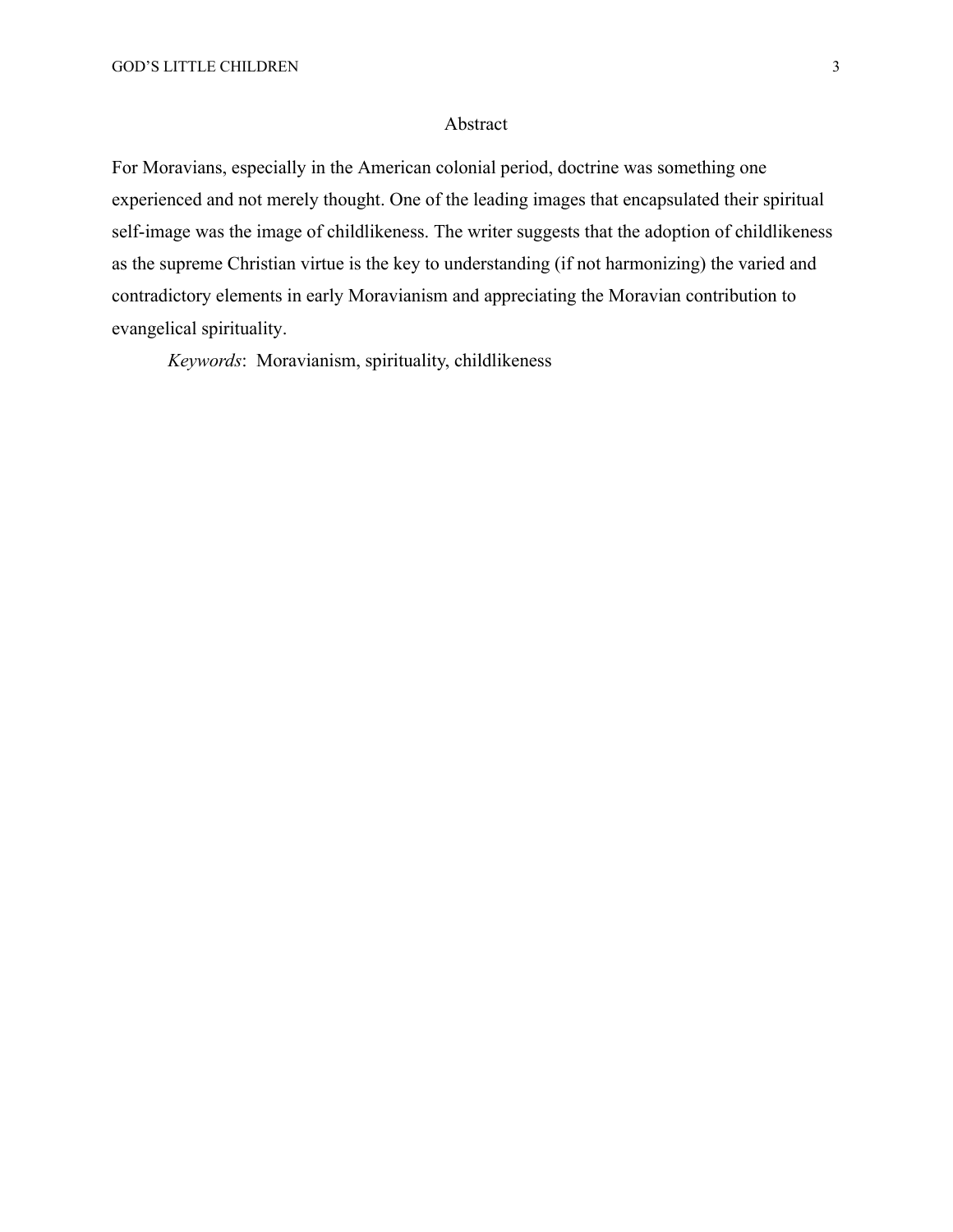# GOD'S LITTLE CHILDREN 4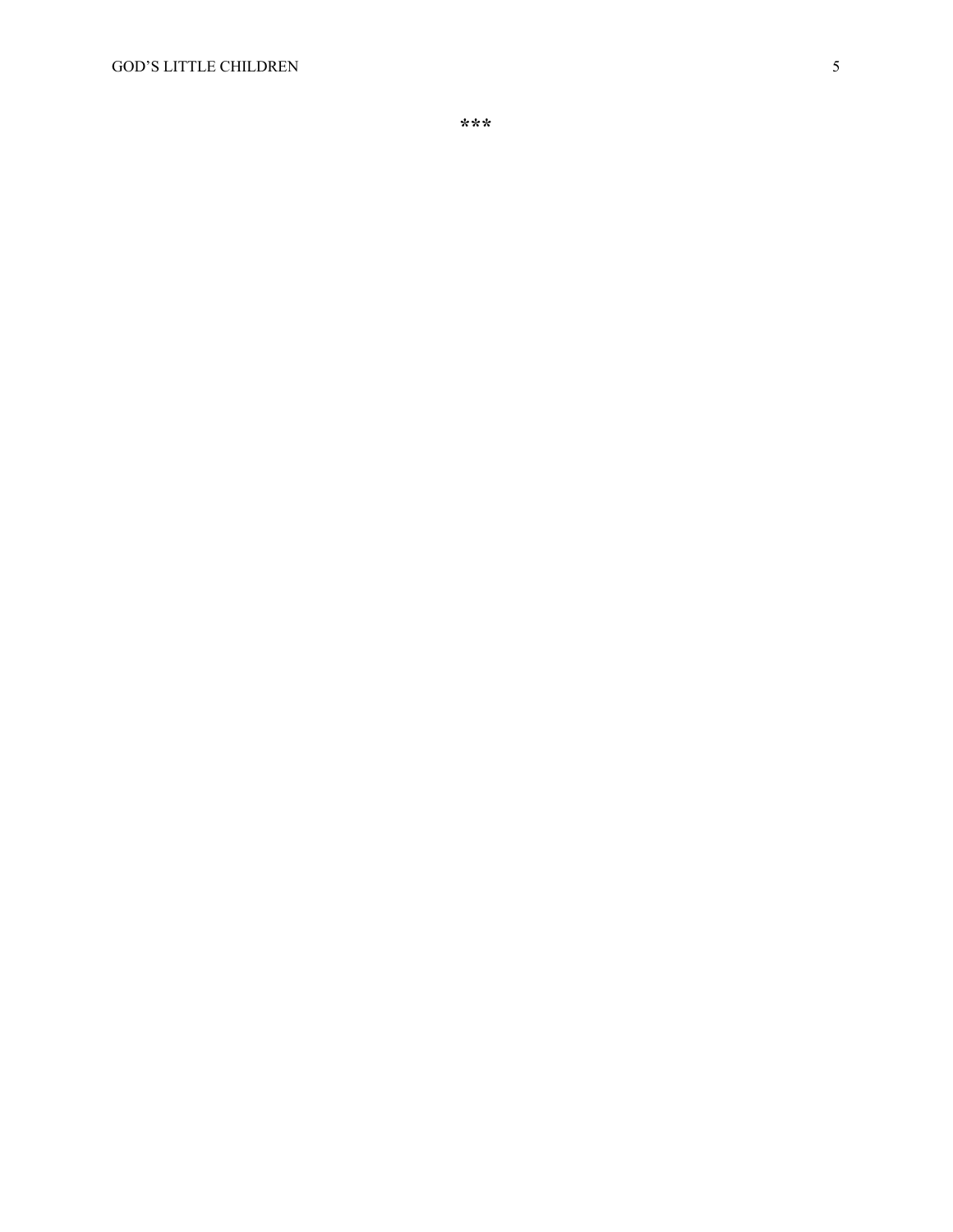# **God's Little Children:Early Moravian Imagery as an Expression of Spirituality**

The Moravian movement began small and never grew to a significant size, yet it is one of the most distinctive in the history of Christianity, its influence far outstriding the number of its adherents. The Moravian influence on John and Charles Wesley alone would make them noteworthy, but even more their far-flung missionary activity, hymn writing, and the planting of intentional communities affected not only the Christian churches but secular society in America as well.

One of the most striking and perhaps the most frequently recurring image in early Moravian expressions of faith and spirituality, especially in its colonial American context, is that of being a little child of the Heavenly Father. This paper is an exploration of the significance of that image in relation to the substance of the Moravian vision of the Christian faith.

# **Early Influences on Moravianism**

The peculiar outlook of the Moravians in colonial America and the language by which they expressed it was, of course, shaped by their peculiar history. The knowledge of certain particular elements of their history is indispensable to understanding Moravianism. This section will describe those elements and provide the historical and sociological context for the Moravian faith in the American colonial period.<sup>1</sup>

#### **The Roots of the Moravian Movement**

The burning of Jan Hus in 1415 led to a religious and nationalistic upheaval in Bohemia that produced factions among the Czechs as well as hostilities with the Papacy and armed conflicts with the Holy Roman Empire. One group of Hussites, the *Jednota Bratrska* (Latin: *Unitas Fratrum*, or Unity of Brethren) settled in Kunwald, east of Prague, seeking freedom more for their pietistic religious practices than for political independence. In 1467 they formally separated from Roman Catholicism and established their own episcopacy. Anticipating the Protestant Reformation at several points, they recognized the principles of *Sola Scriptura* and the priesthood of all believers.

Despite periods of persecution, the Brethren flourished and maintained their distinctives in relation not only to Rome but also to the later arriving Protestant movement. By 1600, at the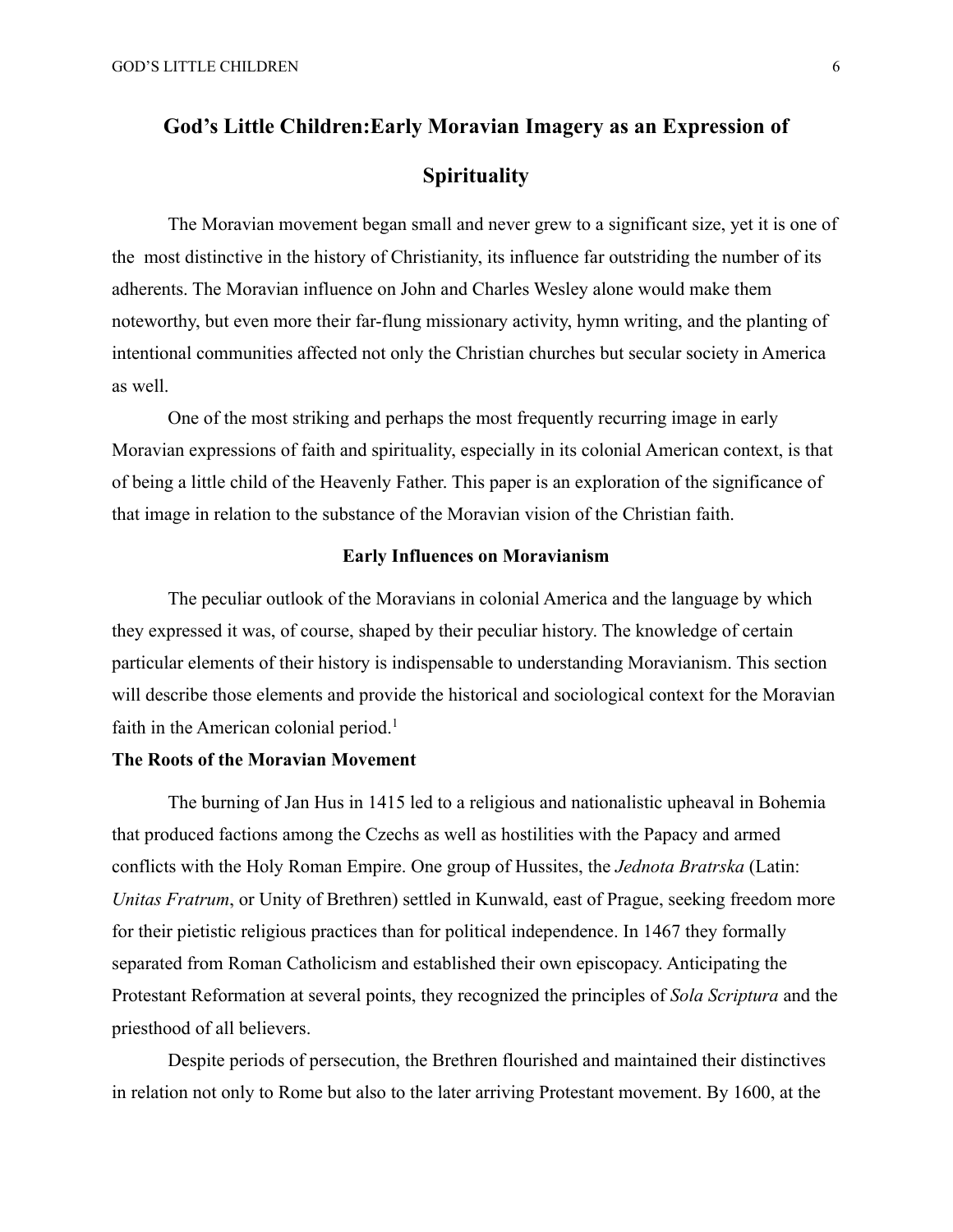peak of their "golden age," the Brethren were numerous and influential throughout Moravia and Bohemia. They very literally lost all, however, in the Thirty Years War and the vigorous persecution that followed the Peace of Westphalia. A once strong national church became in 1624-28 a dispersion of refugees, exterminated in Bohemia and driven as unwelcome guests into Moravia, Silesia, and Poland.

That the name and memory of the Unitas Fratrum survived at all is credited to the singlehanded work of Bishop John Amos Comenius—a man rightly renowned for many achievements, including the foundations of modern education. As he witnessed the swift disintegration of his church before his eyes he kept alive the hope of its future renewal. In 1660 he published the *Ratio Disciplinae*, or constitution and principles of the dispersed Brethren, complete with a historical preface, and worked to maintain the episcopal succession of the church. Most of all, in his writings and all his efforts, he stressed the ideal of a "hidden seed" which would spring forth again at the appointed time. *This image of "hidden seed" remains to this day as a strong memory and theme among the Moravians,* reminding them that historically they are a remnant people miraculously preserved, they believe, by the hand of God.

Count Ludwig Nicolas von Zinzendorf (Figure 1) is, without dispute, the most dynamic personality in the history of the Moravians. His leadership decisively set their course and confirmed their identity—both for better and for worse. There is not space here for a full discussion of Zinzendorf and his place in the Moravian movement, but there are two moments in that movement's history in which his role was crucial and that have bearing on the present subject.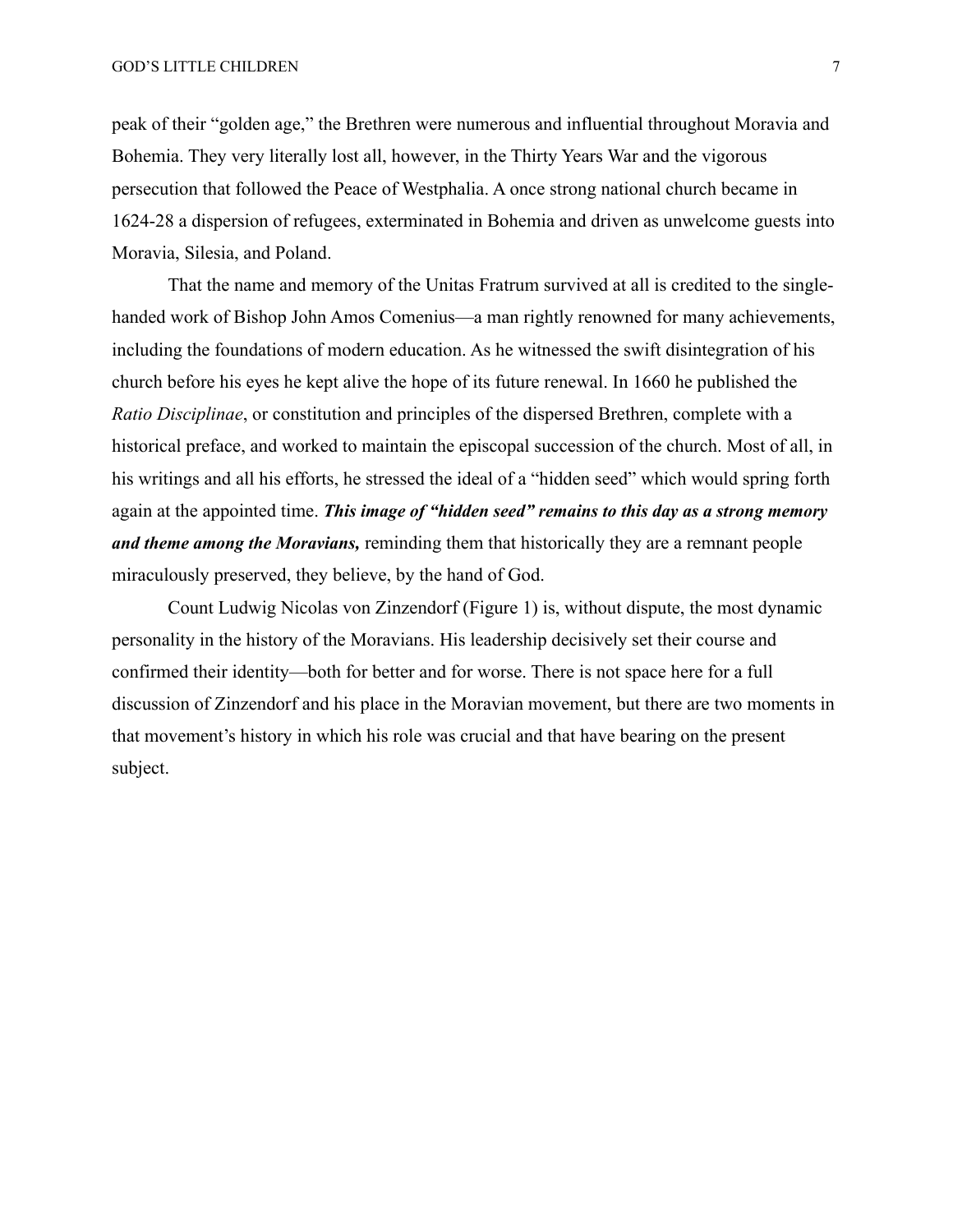

*Figure 1 - Count Nicolas Ludwig von Zinzendorf*

# **The Awakening at Herrnhut**

The Moravian awakening at Herrnhut, it may be argued, is the single most determinative moment in the Moravian movement, establishing a preeminent precedent for spiritual motivation, expression, and expectation.2 One significant point is that the group gathered there on Count Zinzendorf's estate were not all Moravians, but comprised a variety of dissenters from various nationalities (including Poles, Germans, and Bohemians) and religious backgrounds (ranging from Roman Catholic to various Protestant types), so that the term "Moravian" is no longer an ethnic term but an inclusive metonymy for the Brethren.

They probably would not be "brethren" at all had not Zinzendorf read Comenius's *Ratio Disciplinae* and been powerfully swayed, especially by the eloquent preface which ignited his zeal and confirmed his ecumenical stance. The Count led his diverse congregation first to commit themselves to a "Brotherly Agreement" drawn from the *Ratio* in a resolution adopted May 12, 1727. The point of the resolution was to stress the points of agreement between the factions rather than the differences, and also to dedicate the lives of all to the service of Christ.

It is not, however, the formal unity which was achieved through this resolution that the Brethren harken back to, nor is it the imagery of the "Brotherly Agreement" that stirs their imagination and zeal. It was rather a powerful and spontaneous, joint experience of the Holy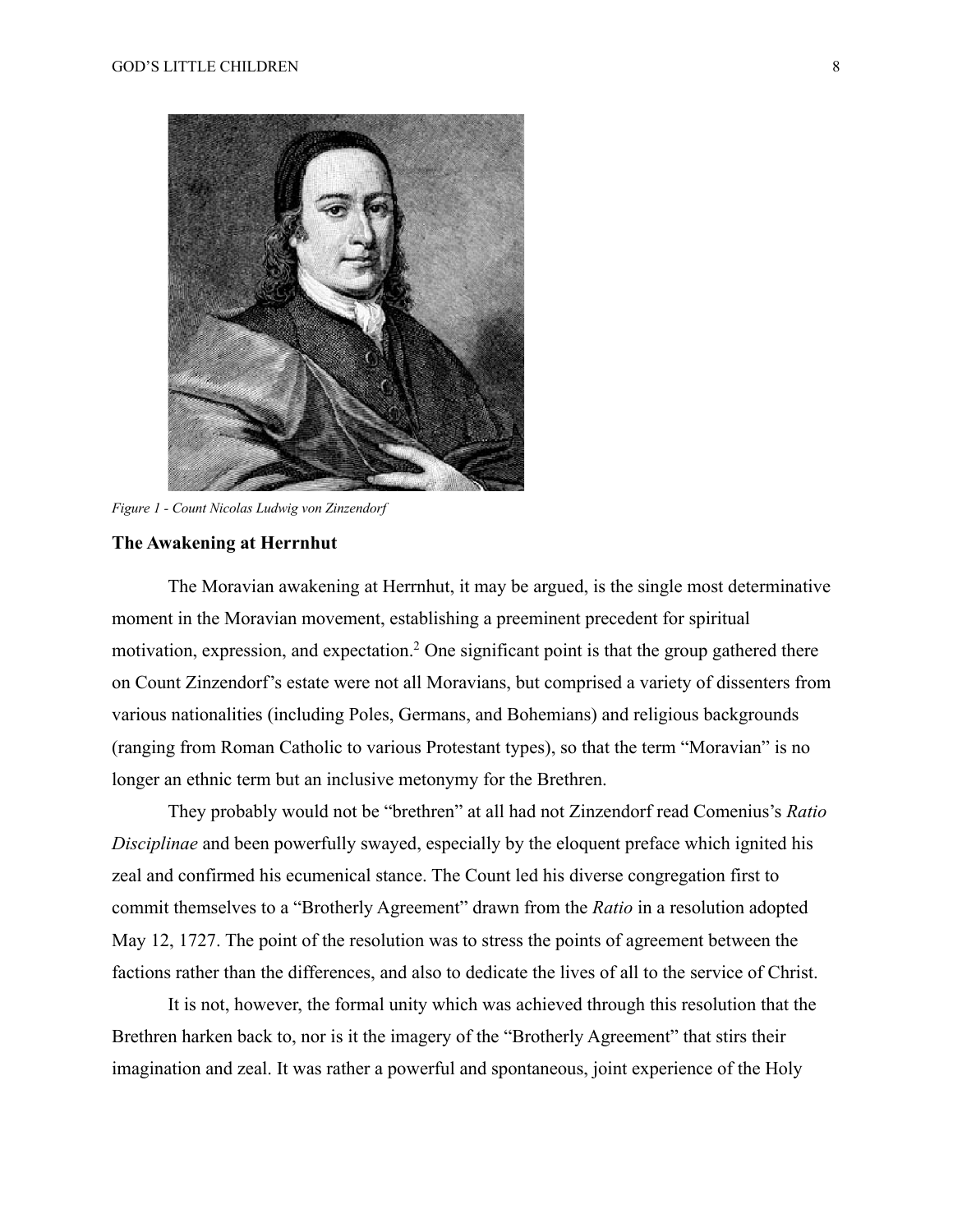Spirit that gave the Moravians the momentum to solve their mutual conflicts and generated the zeal which in turn prompted one of the most remarkable mission movements in Christian history.

That even occurred on August 12, 1727 during a Wednesday communion service following an intense season of prayer lasting for about a week. By Zinzendorf's own account, the gathered members of the diverse congregation "were all dissatisfied with themselves. They had quit judging each other because they hand become convinced, each one, of his lack of worth in the sight of God…." There was something sublime about the visitation they received in that communion service, those being present "hardly knowing whether they belonged to earth or had gone to heaven." Zinzendorf expressed it as "a sense of the nearness of Christ."3 Another one of those present compared it to the promise of the prophet Joel, nothing less than a Pentecost event and the outpouring of the Holy Spirit.

We all saw the hand of God and His wonders, and we were all under the cloud of our fathers baptized with their great Spirit. The Holy Ghost came upon us and in those days great signs and wonders took place in our midst…. A great hunger after the Word of God took possession of us…. Every one desired above everything else that the Holy Spirit might have complete control. Self-love and self-will, as well as disobedience, disappeared and an overwhelming flood of grace swept us all out into the great ocean of Divine love.<sup>4</sup>

It was, according to Zinzendorf, a complete divine takeover of the congregation.<sup>5</sup> Out of the event came a fervor for prayer that led to the organization of a round-the-clock prayer chain which continued in Herrnhut for one hundred years.<sup>6</sup> There also came a fervor for the gospel of Christ that impelled the sending, first of individual missionaries (such as Leonard Dober and David Nitschmann who, in order to preach to the enslaved in the West Indies, sold themselves into slavery), then of missionary colonists to various places across the globe. Between 1732 and 1742 this community of 600 dispatched more than 70 missionaries throughout the world.<sup>7</sup> Clearly this experience exerted a powerful influence in shaping the religion, self-consciousness, and (as can be seen in the vivid, emotional quotations above) the imagery and passion of the Moravians.

# **The Sifting Time**

The second determinative moment, and one of Moravianism's most fascinating and disturbing episodes, is the so-called Sifting Time, a name it acquired in its aftermath.<sup>8</sup> If the Brethren look back in fondness on the Hernnhut awakening, they look back with deep discomfort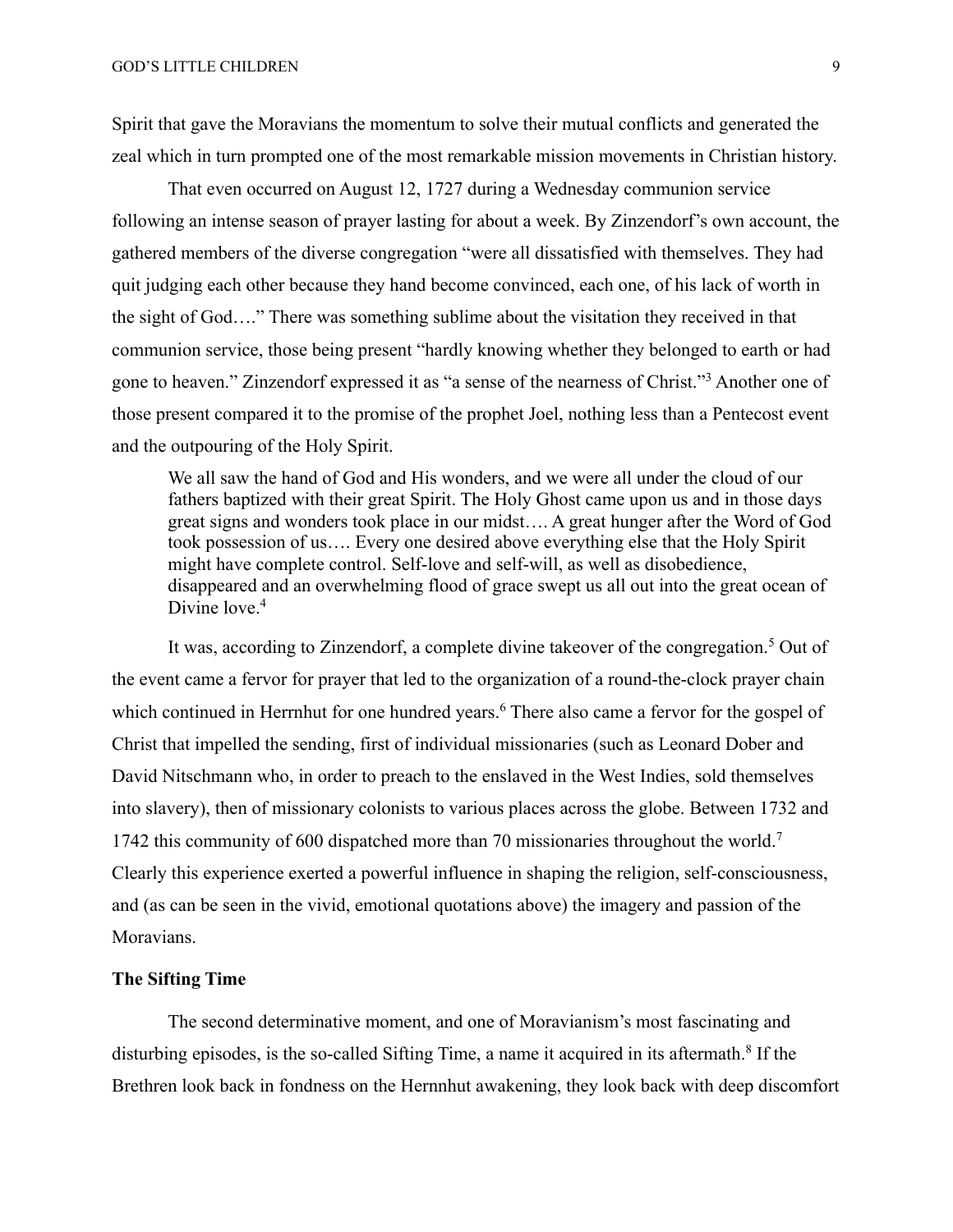and embarrassment on the period of sifting. Yet the impact of that experience left its enduring mark on the movement, not least upon its language and imagery. It is difficult to get original sources for this time—the Moravians themselves destroyed much of the material produced then. There is much that does remain, however, including Zinzendorf's *Nine Lectures*. <sup>9</sup> Although the Moravian communities in America were not as deeply affected by it as was the Hernnhut congregation, they could not escape being impacted by what happened during this period, as will be seen later.

Briefly, the Sifting Time comprised a decade of admittedly excessive religious enthusiasm and mysticism in which the Count, for manifold and complex reasons, became obsessed with the blood and wounds of Christ. It was a season of anti-rationalism, extreme sentimentalism, and a preoccupation with sensate imagery of the Passion. Jesus was preeminently the "*Bruder Lämmlein*," Brother Little-lamb. Zinzendorf exhorted the faithful from Matthew 11:25 to be "little fools." Adjectives were multiplied to describe the wounds of Christ: worthy, beloved, miraculous, powerful, holy, eternal. To these were added more sensuous descriptives: purple, juicy, dainty, warm, soft, hot. Believers were called upon to associate themselves devotionally to the cross and wounds of Christ, identifying with a smothering array of terms that ranged from the far-fetched to the bizarre: from little cross-wood splinters to little pigeons flying in the air around the cross; from little fish swimming in the bed of blood to little bees who crawl deep into the side-hole of Jesus and take succor from the wound.

Familial imagery also came into play as Zinzendorf portrayed the relation of Christ to the Church in the most extravagant, even lewdly sensual imagery. So at least the secondary sources unanimously disclose. Hutton, a Victorian-age writer, is positively aghast at the sensuality of Zinzendorf's language. None of the history writers choose to give examples and this writer has been unable to locate any that might fit that description, so evidently those are among the things that were successfully expurgated from the record. What remains, however, is a vision of the Trinity in which God is the Father, the Holy Spirit is the Mother, Jesus is the Son, and the Church—begotten out of the side-hole of Jesus—is the daughter-in-law of God.<sup>10</sup>

Gollin additionally observes an elitism at play during the Sifting Period that collided with Zinzendorf's ideal of the equality of all churches.

Yet in fact it is clear that Zinzendorf continued to believe that some churches were a little more equal than others, and that the Moravians in particular enjoyed an elect status because by virtue of their beliefs and religious works they were a little closer to salvation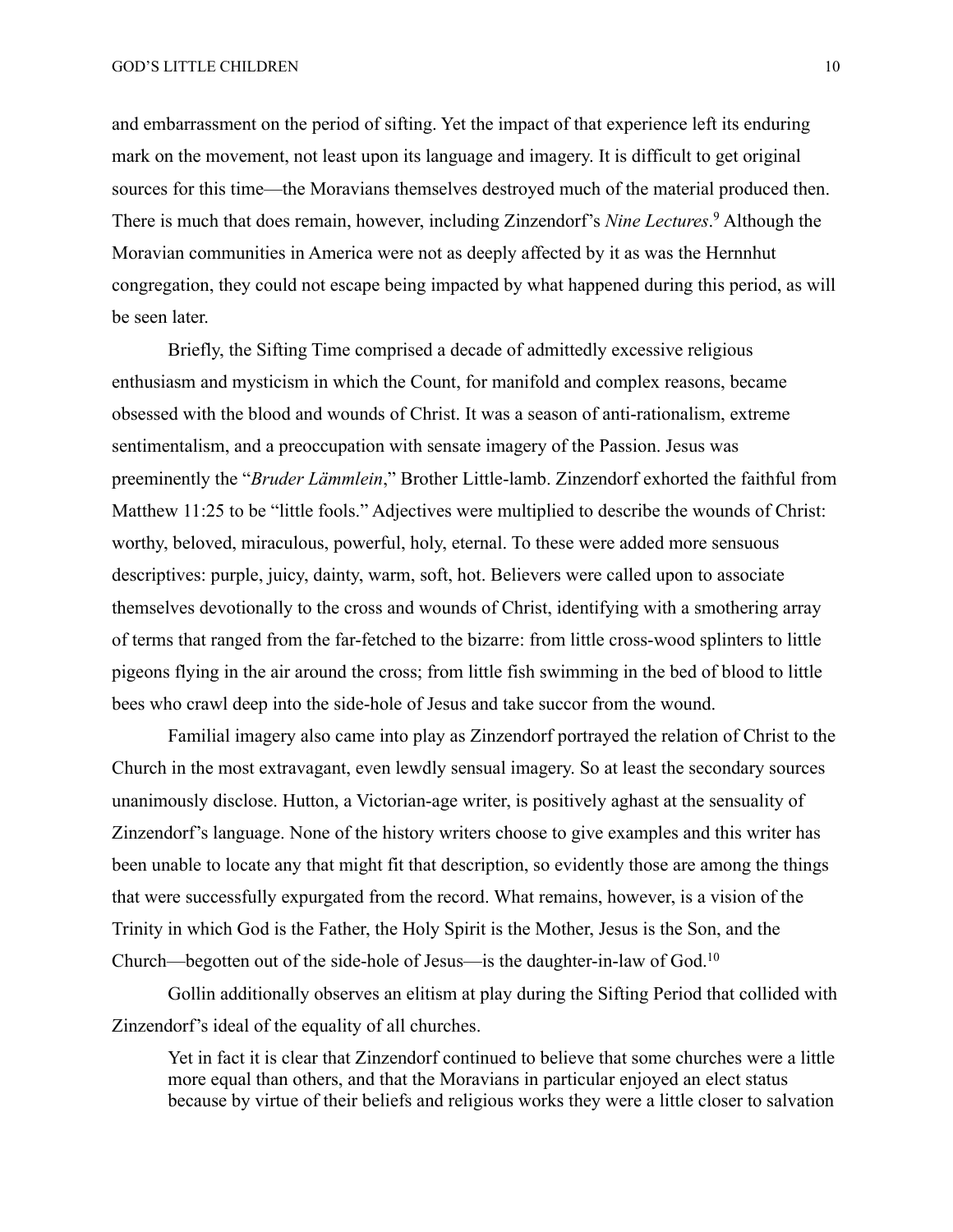than most…. Although the tendency towards this think of themselves as an aristocracy of the elect was most pronounced during the Sifting Period, it lingered on wherever Moravian missionaries espoused the belief that they had been especially chosen by God to spread His gospel among the heathen.<sup>11</sup>

That Zinzendorf finally awakened in 1750 to the problems he had brought on the church and began taking corrective steps may have saved the Moravian movement from becoming a heretical cult. Nevertheless, the mark was made. A mental picture etched into a collective mind over a decade cannot easily be effaced.

The hasty sketch presented here certainly does not present the vital core of Moravian history but does show some major influences and sources for the conceptual imagery of the Moravians and provides a context for interpreting that imagery. The more specific context for the early Moravian experience in America is the subject of the next section.

# **Moravianism in Colonial America**

# **The Moravian Emigration to America12**

Motivated by the desire to evangelize the Indians and settlers in America, the Brethren at Herrnhut made arrangements establish their own colony in Georgia. Begun in 1735, the Savannah experiment was beset with difficulties from the outset. After five years of labor, just when the colonists were getting a foothold, territorial hostilities broke out between England and Spain. Caught in the middle and alienated from both sides because of their conscientious refusal to bear arms, they chose to leave their investment behind and cut their losses.

In a timely fashion, the English evangelist George Whitefield invited them to help him develop some land he had purchased in Nazareth, Pennsylvania for a Negro school. Later, Whitefield and the Moravians parted ways and Whitefield had to call off his plans in Nazareth due to financial straits. In 1741, the Moravians purchased a choice tract of land from Whitefield and built their first log cabin. By Christmas, Zinzendorf had arrived with a new group from Herrnhut. Moved by a hymn they sang as they worshipped together, Zinzendorf named the new settlement Bethelehem. While Zinzendorf busied himself trying (unsuccessfully) to organize a united synod of German churches in Pennsylvania, a group from London's Fetter Lane Chapel (a Moravian congregation) embarked for Pennsylvania. It was June 25, 1742 when the Bethlehem congregation was formally established.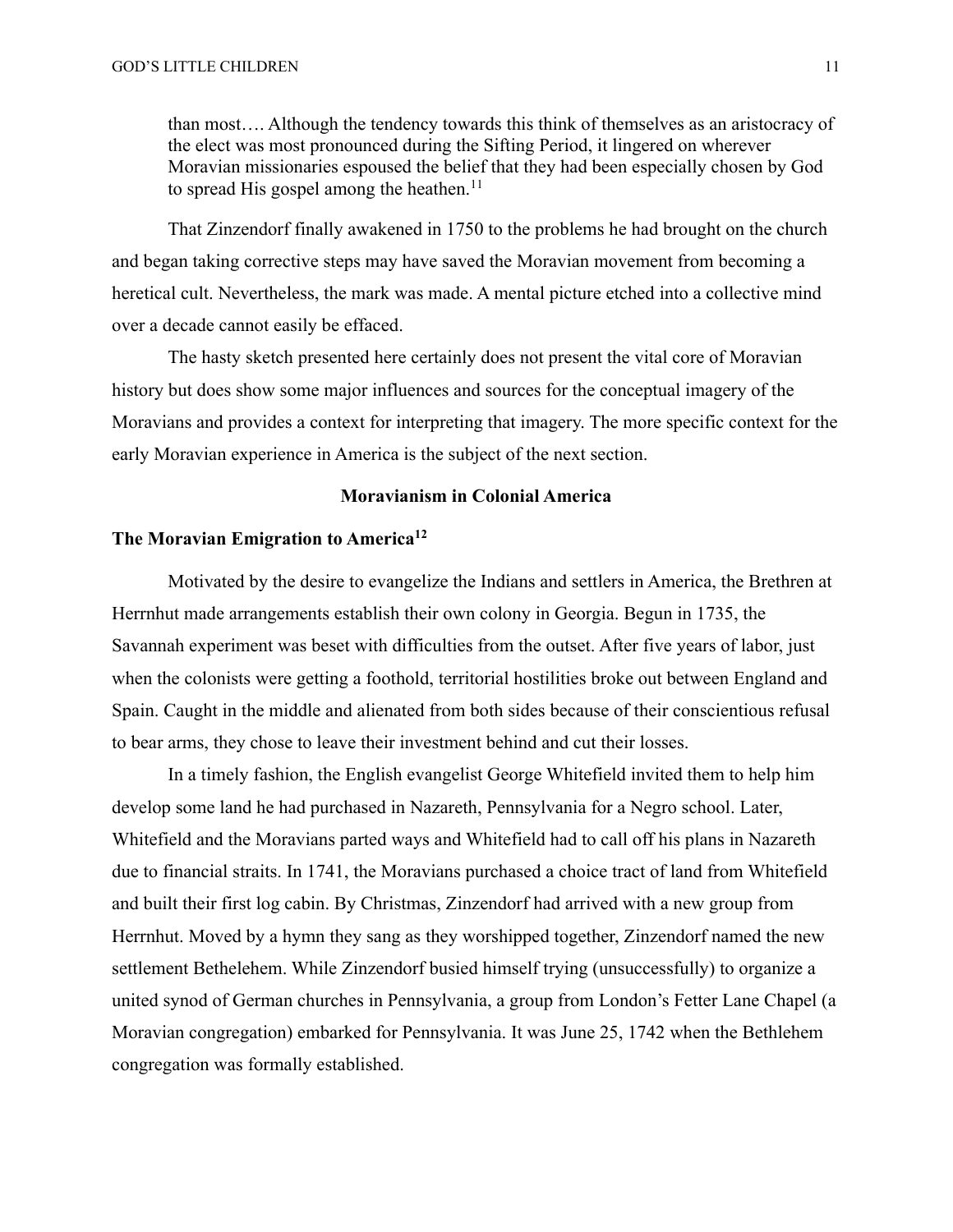Late in 1752, Bishop August Gottlieb Spangenberg (Figure 2) was dispatched with a party to search for a large tract in North Carolina. A plot was found and reserved, but due to the tangled spiritual and financial affairs of the church in the aftermath of the Sifting Time it was not purchased and settled until autumn, 1753. The tract was called Wachovia, an anglicization of Wachau (the name of an Austrian estate of the Zinzendorf family). The first settlement was called by the biblical name Bethabara ("house of passage").



*Figure 2 - Bishop August Gottlieb Spangenberg*

Both Bethlehem and Bethabara became hubs of missionary and evangelistic activity, centers of Moravian socialization, and generally civilizing influences on the early American frontier.13 In 1766, work was begun in Wachovia toward the building of Salem, and within six years Salem had achieved preeminence over Bethabara. The establishment of Bethlehem marks the beginning of Moravian community building in America, while the founding of Salem marks the beginning of the end of that practice.

Two names must be remembered relative to the Moravian experience in colonial America. The one is, of course, Zinzendorf, who exerted a profound sway over his far-flung movement, not only through direct leadership and preaching, but in no small measure through his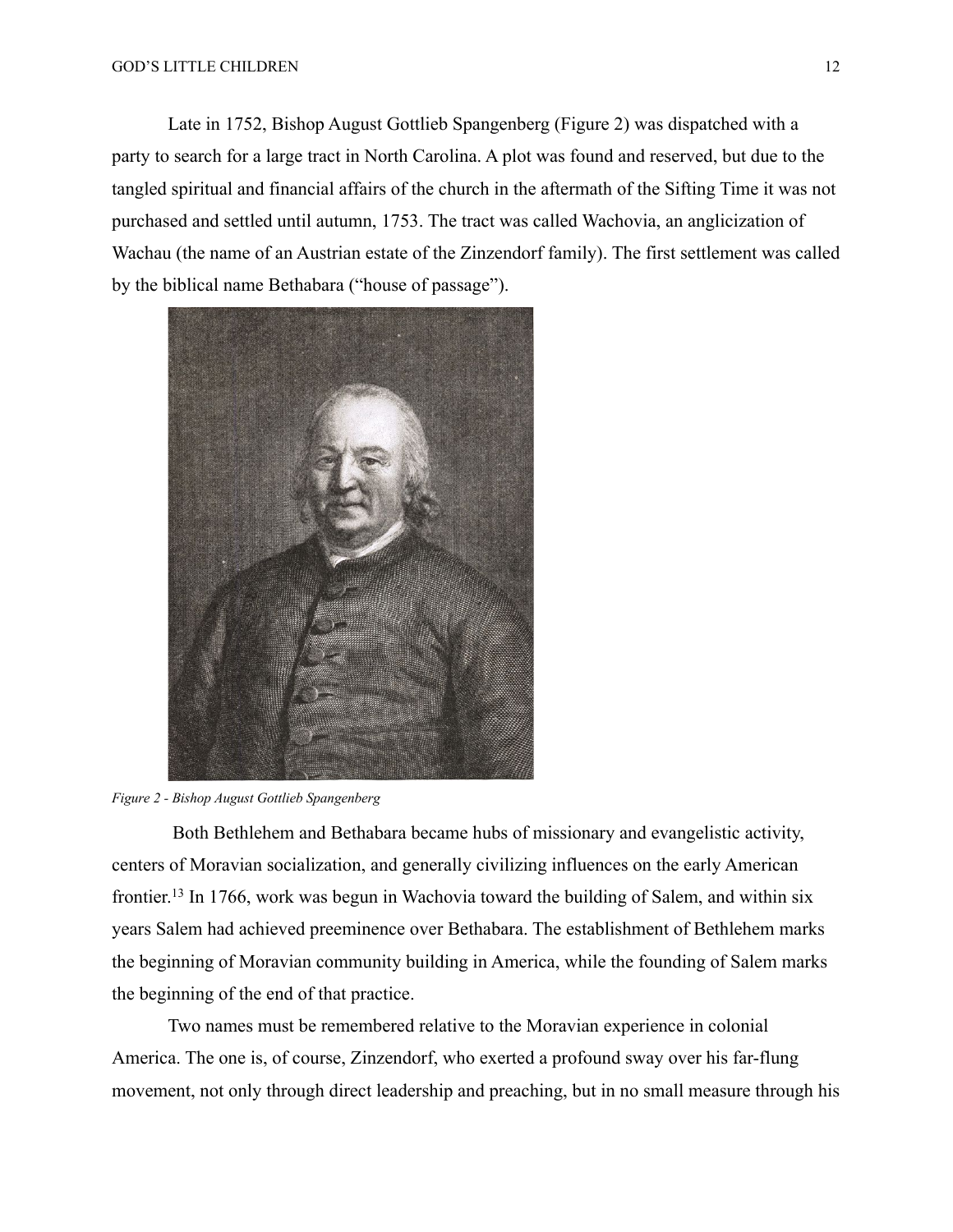prolific hymn-writing as well. The other name is that of Spangenberg, the architect of Moravian communal life in America.

It is to the structure of that communal life and the often poetic imagery that undergirds it that this study now turns.

# **Moravian Communal Life**

Moravian life during the colonial period was governed by three types of structures: the choirs, the *oeconomie,* and the broad area of rites and customs.14

The choir system does not refer to music but to the organization of the community into small groups. The practice began in Herrnhut with "bands" or classes that segregated the married couples, single men, and single women. The original intent was to foster religious fervor without the distraction—or "pollution"—of sexual attraction.<sup>15</sup> In the course of time the bands were expanded to choirs that covered the whole community and encompassed economic and social functions as well as religious ones.

The choirs governed the upbringing of children, assignment and training in an occupation, distribution of necessities, and at the same time were basic to spiritual instruction, fellowship, and communal discipline. Each choir had its own dwelling place, meetings, structures, tasks, and even its own hymns. Underlying the choir system was an egalitarian model. Gollin notes how the system ironically worked so well to fulfill its goals that it undermined the communal economy. Essentially taking the place of the family, it trained its children for leadership and the professions but not to be followers and to work at the humbler but necessary occupations.16

The *oeconomie* was developed by Spangenberg to enable a small group of inexperienced settlers to meet the vicissitudes of frontier life. The communal economy was not demanded by religious convictions but by practical necessity. Spangenberg himself admitted it ws a provisional situation, and it would have ended sooner than it did for both Bethlehem and Wachovia had not Indian wars and outbreaks of typhus set back community progress. By the end of the colonial period, the *oeconomie* of Bethlehem had already been dissolved, and that in Wachovia had been replaced by a kind of socialism. Nevertheless, there were two Moravian spiritual values reflected in the provisional *oeconomie*, one having to do with the self-identity of the community as a family and the other with an ethic in which work is the purpose of living.<sup>17</sup>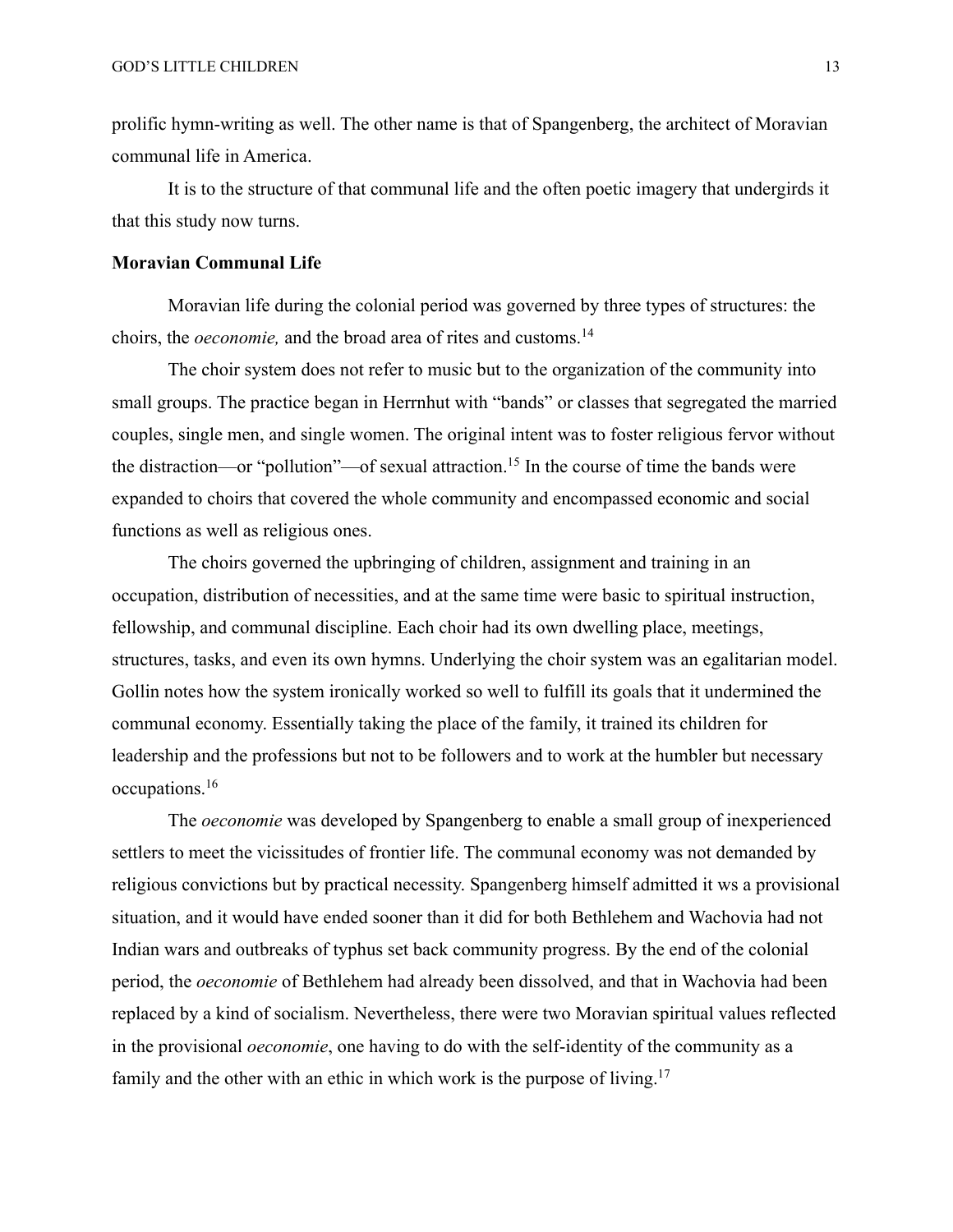What is most instructive about the early Moravian way of thinking, however, is the accumulation of rites, customs, and jargon peculiar to the communes. Noteworthy among the religious practices of the *Gemeine* or congregation were the *Singstunden* and the love feasts. Love feasts usually consisted of a song service and a simple meal such as bread and coffee. They were held on all sorts of occasions: work-related events, fellowship among the choirs, the comings and goings of missionaries and friends, and relations with outsiders (*Fremden*, strangers). Zinzendorf, for example, recommended that the Bethlehem settlers invite all the neighbors in the district to a love feast, there to politely inform them that the congregation considered itself autonomous and not participatory in the duties of the neighborhood.<sup>18</sup>

The *Singstunde* was a song service in which stanzas were selected by the leader around some theme. *Fremden Stunden* were also held, usually services in English, for visitors. These were kept separate from the *Gemeine Stunden*.

The Moravians kept daily devotions with texts chosen from the Old and New Testaments. During the peak of the Sifting Time extremes these texts probably were abused in the manner of a horoscope (it is known that Zinzendorf personally was given to bibliomancy at this time), but by far the common and accepted usage of them was pietistic, not superstitious.

The most controversial practice of the Brethren was the use of the lot to make decisions. It was used both within the local community, and also from Herrnhut in passing decisions binding upon the American communities. Zinzendorf highly favored this form of decision making and used it routinely, whereas Spangenberg tended to restrict the lot to particular situations. Theoretically it was only to be used if there was no way to arrive at a decision otherwise, but in practice—especially during the Sifting Time—the lot was drawn for any and every sort of decision. Behind the use of lots was a mistrust of rationality and sophisticated principles of decision making. Dependence upon the lot represented a reinforcement of the value of childlikeness.

There is one point that must not be missed if the rites of the community are to be properly interpreted: their pervasiveness throughout the whole of everyday life. Gollin drives this point home:

Religious ritual was so interwoven with communal decision making that it becomes almost impossible to make a clear-cut distinction between sacred and secular activity. The recourse to the lot, whereby God was expected to give his final verdict in a matter of communal policy, was clearly indicative not merely of a specific type of political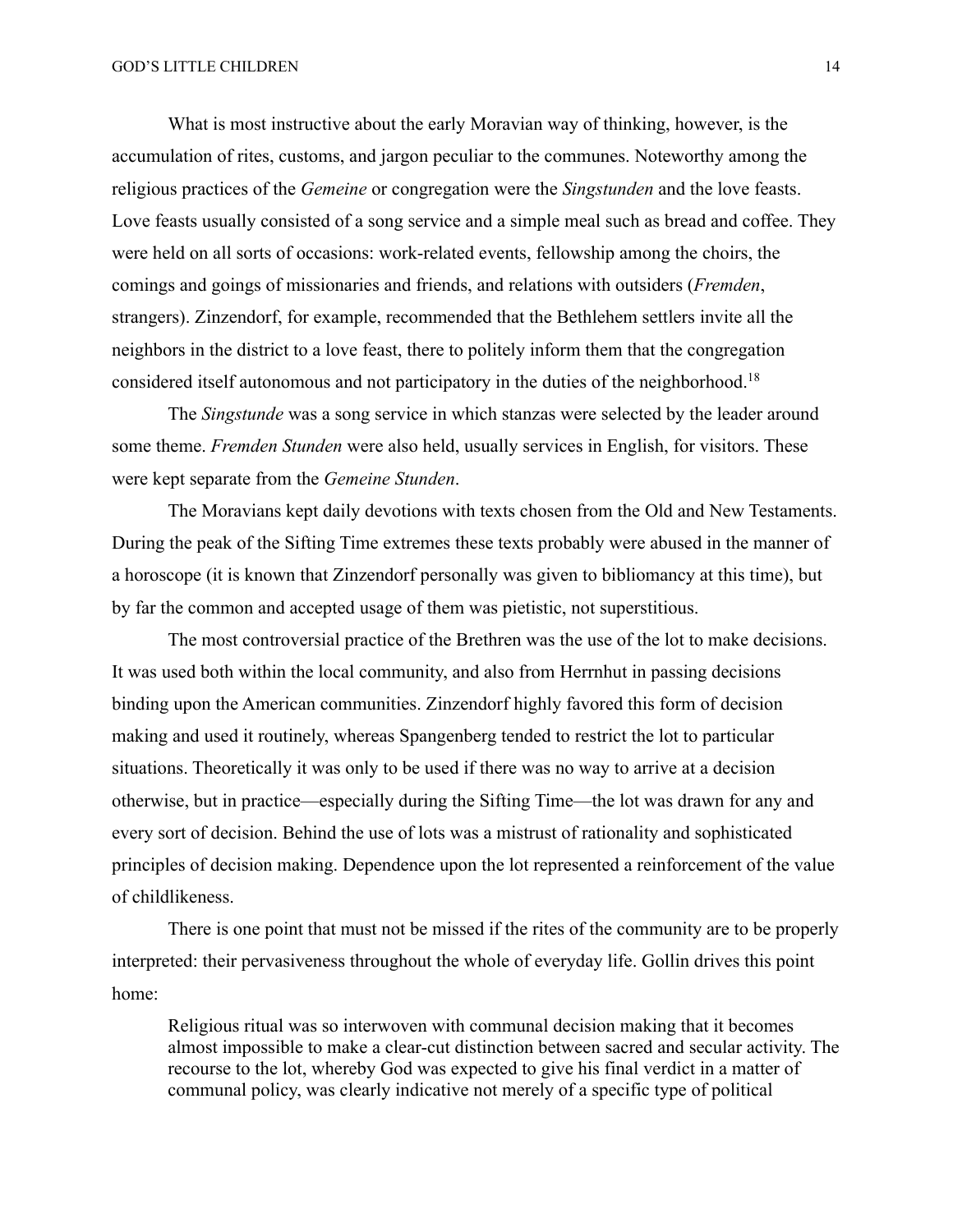authority but also of the penetration of religious ritual into all major communal decisions.19

In other words, the community viewed itself as, ideally, a theocracy not different in kind from that of Leviticus. A century later this was not the case. Whereas the religious rituals of the Moravians suffered little change (except for the demise of the lot), over a period of time they gradually became the markers of their religious life but did not rule over the whole of their lives the same way.

#### **Theological Language and Imagery in the Moravian Colonies**

Thus far we have considered the historical and geographical context of Moravian theological expression. In this section we have arrived at our central focus, the language and imagery itself, drawn from congregational diaries and hymns from the colonial period. Specifically, we are looking for the kinds of language the Moravians used not only to communicate their message to the outside world, but also to keep alive their spiritual aspirations within the group. Our purpose is to see how the Moravian manner of expression both reflected and shaped Moravian spirituality.

Some organizing principle is necessary in presenting material like this. Here it will be arranged as it relates to the theological themes of God, Christ, the Holy Spirit, the Church, and the Christian Life. One problem encountered in a study such as this is arriving at a cutoff point. Research even within a narrow scope of sources has produced mounds of data, yet after a certain point the information becomes repetitive. The reader may assume that those citations given here are typical modes of expression regarding a theme unless otherwise noted.

#### **Imagery Related to God**

The theology of Zinzendorf and of the Moravians he led is a concept of a God who is so transcendent and exalted that man's rational and logical attempts to comprehend Him are futile.

There is nothing more dangerous or useless than a little brain, filled with thoughts about theology, trying to penetrate the godhead…. For if [the angels] were able to penetrate the godhead and were to focus even briefly upon the progression of eternity, they would go mad in their own way. That is how infinite and endlessly beyond the comprehension of all living creatures is the divine.20

It stands to reason, then, that if God is so thoroughly incomprehensible there would probably be relatively little theocentric imagery in religious practice. That appears to be the case. God as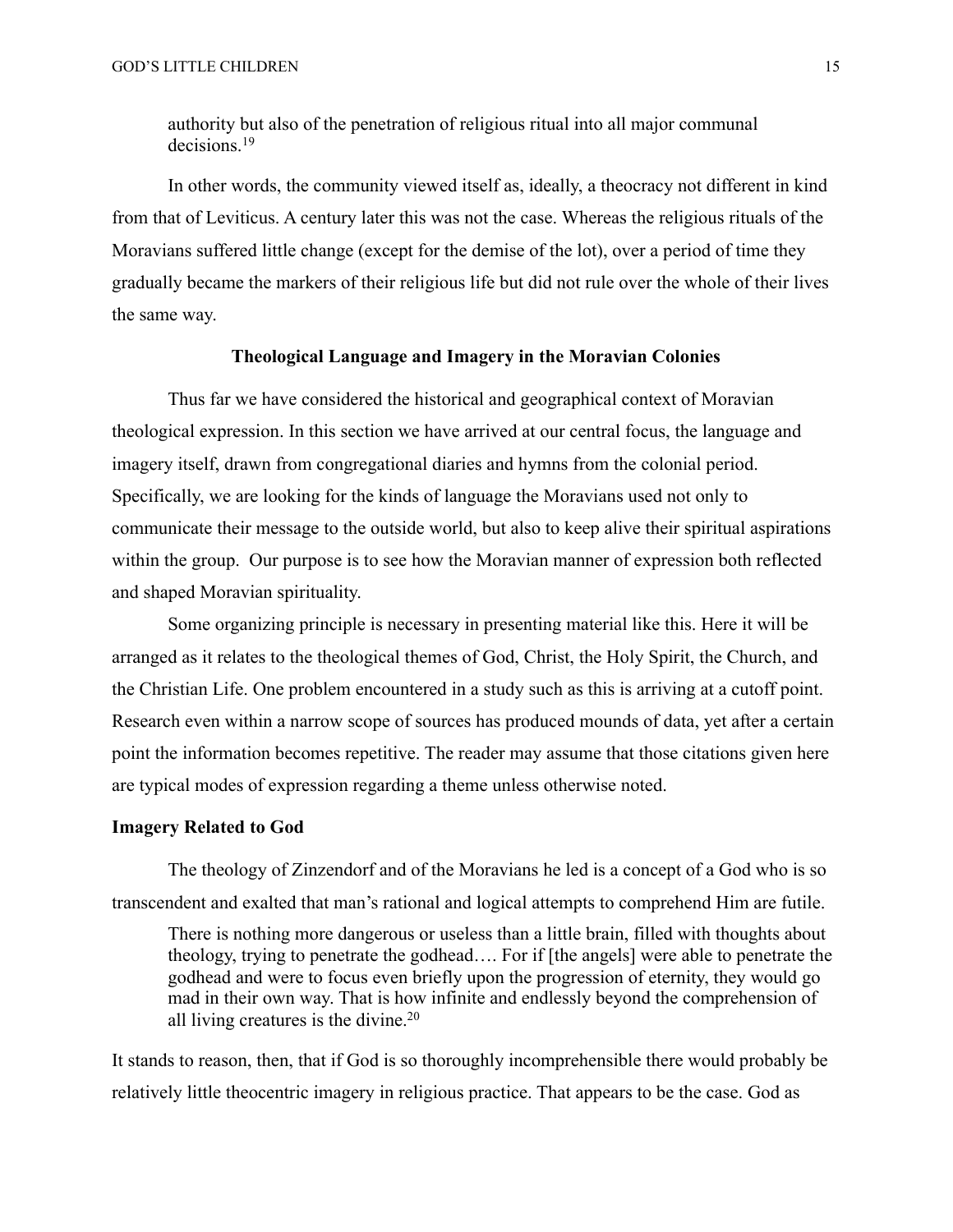God, or the Father as First Person in the Trinity, is not heavily stressed in Moravian theological expression.

God is spoken of in what amounts to formal language. Though God is not impersonal or uncaring but "Him who loves souls," He is distant, the One who "sits above." "High on His everlasting throne The King of saints His work surveys," says a hymn by Spangenberg. He gives providential care and protection, generally by dispatching His angels, though sometimes there are tragedies and His providences are hard to understand.<sup>21</sup> In sum, the overall imagery is monarchial. The patriarchal imagery that Zinzendorf also developed does not appear in the colonial materials.

### **Imagery Related to Christ**

In contrast to the Spartan and pedantic language the Moravians employed toward God, their Christocentric expressions are multiform and colorful. It is not fair to regard them as Christo-unitarian, but it is certainly understandable how the casual observer might get that impression as a brief cross-section of representative references reveals.

If the Father is the distant God Transcendent, Christ is the close-by God Imminent. This is more than a confessional stance for the Moravians. They revel in this reachable deity. He is Jehovah in Isaiah 6, and angels fall prostrate in worship of Him. He is the Creator-Redeemer. He is Love in person. He is nevertheless condescending and self-humbling. In Zinzendorf's Bethlehem Christmas hymn, "Yon dirty child in rags and cast-off clothes is God with us."22

In relation to the Church, Christ is the Head indeed, but His headship seems to be understood as of an official rather than organic nature: "Head and Master of Thy congregation." Likewise, the term "High Priest" in Moravian usage seems to have more to do with Christ's rule over the Church than with His sacrifice. In 1741, Christ was declared through the lot to be the Chief Elder of the *Gemeine*, and ever afterward that epithet was a favorite; it is ubiquitous in the Moravian literature. The Moravians also favored the Bridegroom image, although the sensuality of the Sifting Time has been thoroughly expunged from its use in later generations.<sup>23</sup>

Beyond all question, the Moravians held a strong affinity for Christ as the Lamb of God. References could be multiplied at this point. As expressive as any are the words of Joseph Hart: "Suffering Saviour, Lamb of God, How has Thou been used; With God's sin-avenging rod Soul and body bruised."<sup>24</sup>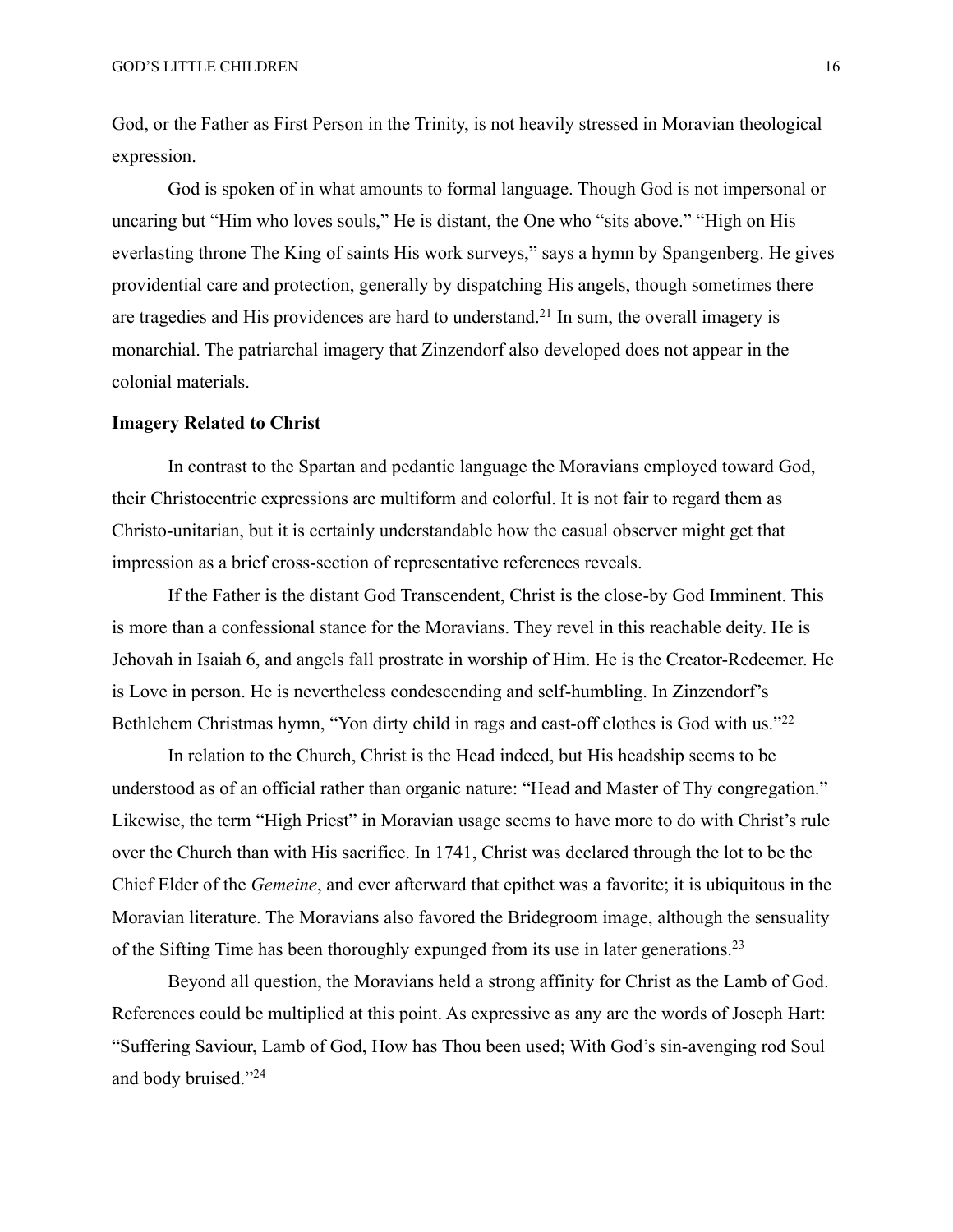The extremes of the early Moravian preoccupation with Christ's sufferings has already been noted. Consider this passage from the Litany of the Wounds:<sup>25</sup>

> From all self-righteousness; From all lack of discipline; From all unbloodied grace; From hearts that have not been bled upon; From indifference to your wounds; From estrangement from your cross; From being weaned from your side; From unanointed gossip about the blood; From eternal mortal sin; *Preserve us, dear Lord God*

Zinzendorf seems to present a ransom doctrine of atonement, but at the same time the piety he fostered among the Moravians tended toward an emotional/moral influence doctrine.26

Beyond the wounded and suffering Lamb motif, there is also a *Christus Victor* them in the Moravian piety of that period, although the latter is far outweighed by the former. There are hymns that portray Christ blasting rocks and tombs away in resurrection and exaltation, the "Great Conqueror" over man's foes, which include "Hell's host," "sin's chain," and "death, His captive."27 There are too many other subordinate Christological themes to list individually (from the hundreds of hymns alone), but the common element is that they represent the benefit of Christ to man: Friend, Source of beauty, Healer of souls, Treasure, Guiding Star, etc.

# **Imagery Related to the Spirit and the Church**

If God the Father is distant in Moravianism, the Holy Spirit, for all his recognized activity in the congregation, is almost obscure as to His Person. He is a functional Helper to Christ, the Teacher of the Christian. He is the "mighty, quickening" Spirit, and He is a blessing to be received by man. "Now send the promised unction down, and all our hearts inspire"; and, "Oh pour upon us, holy Lord, unceasing showers of heavenly grace."28

Zinzendorf's vision of the Church was as a universal body, not local and certainly not sectarian. Where did that place his Moravian flock? Zinzendorf worked diligently, even stubbornly to establish the Moravians as an *ecclesiolae in ecclesia*, little churches within the Church; but neither the imagery nor the reality kept up with the ideal. One of the hindrances to the ideal was the remnant heritage of the Moravians whose very existence began as a gathering of outcasts. Their heritage nourished a long-enduring "little flock" mentality and the sense of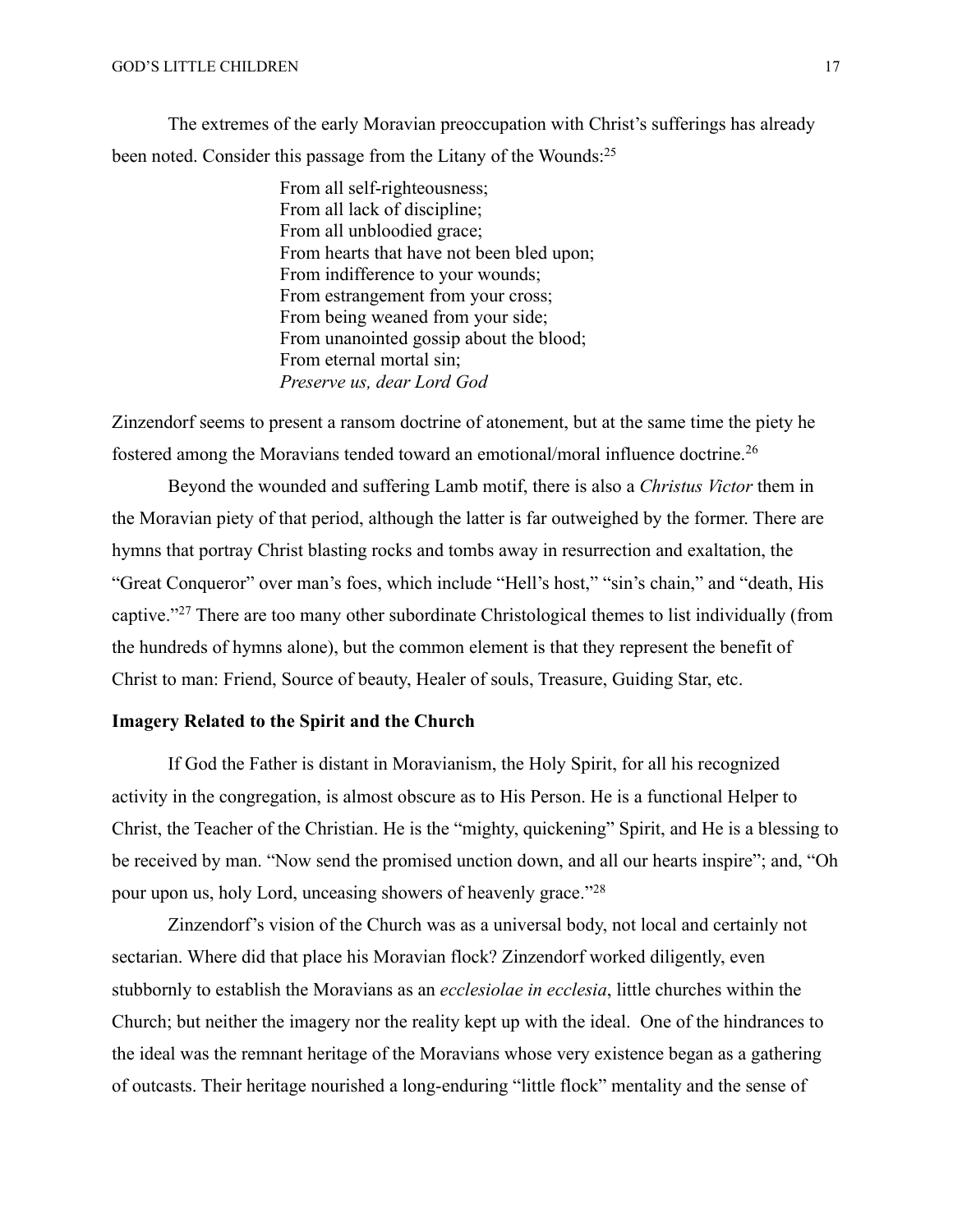being but a small group in a large world. Still, they maintained a vigorous missionary outlook and an ideal also of "bearing fruit for the Master"; and unlike much of the contemporary charismatic movement to which they might be compared, they regarded the outpouring of the Spirit as more about power in witness than personal edification in their faith.<sup>29</sup> Evangelists and missionaries are called "fishers" and "warriors."30

The Christian life is first of all a childlike humility, as in Anna Nitschmann's hymn, "My Saviour, that I without Thee can nothing do, rejoices me."<sup>31</sup> Therefore, the Christian life is one of childlike trust. Christian Grogor expressed it thus:

> Lord, at all times may'st Thou within us find A loving spirit and childlike mind; And from Thy wounds may we receive the power Through all life's weal and woe, in every hour To cling to Thee… Like children, finding all our joys in Thee.<sup>32</sup>

Again, for the Moravians the Christian life is a seeking after an experiential nearness of Christ, and especially the inward experience of Christ's sufferings. A communion service, for example, is blessed and meaningful because "those communing became signally aware of our Lamb's martyred body and blood."33

Finally, a Christian life of maximum usefulness to the Lord requires a baptism or outpouring of the Holy Spirit and subsequent dedication—absolute commitment—to the Lord's service. In Spangenberg's words,

> Open the fountain from above And let it on our spirits flow. So shall our lives Thy power proclaim…. Open a door which earth and hell May strive to shut, but strive in vain…. Oh multiply Thy sower's seed, And fruit we every hour shall bear.<sup>34</sup>

# **Conclusion**

Gollin summarizes the theology one meets in Moravianism in these words;

The Moravians never developed a systematic theology. One is thus confronted not with a logically cohesive body of doctrine, but with isolated fragments of dogma held together by force of custom.35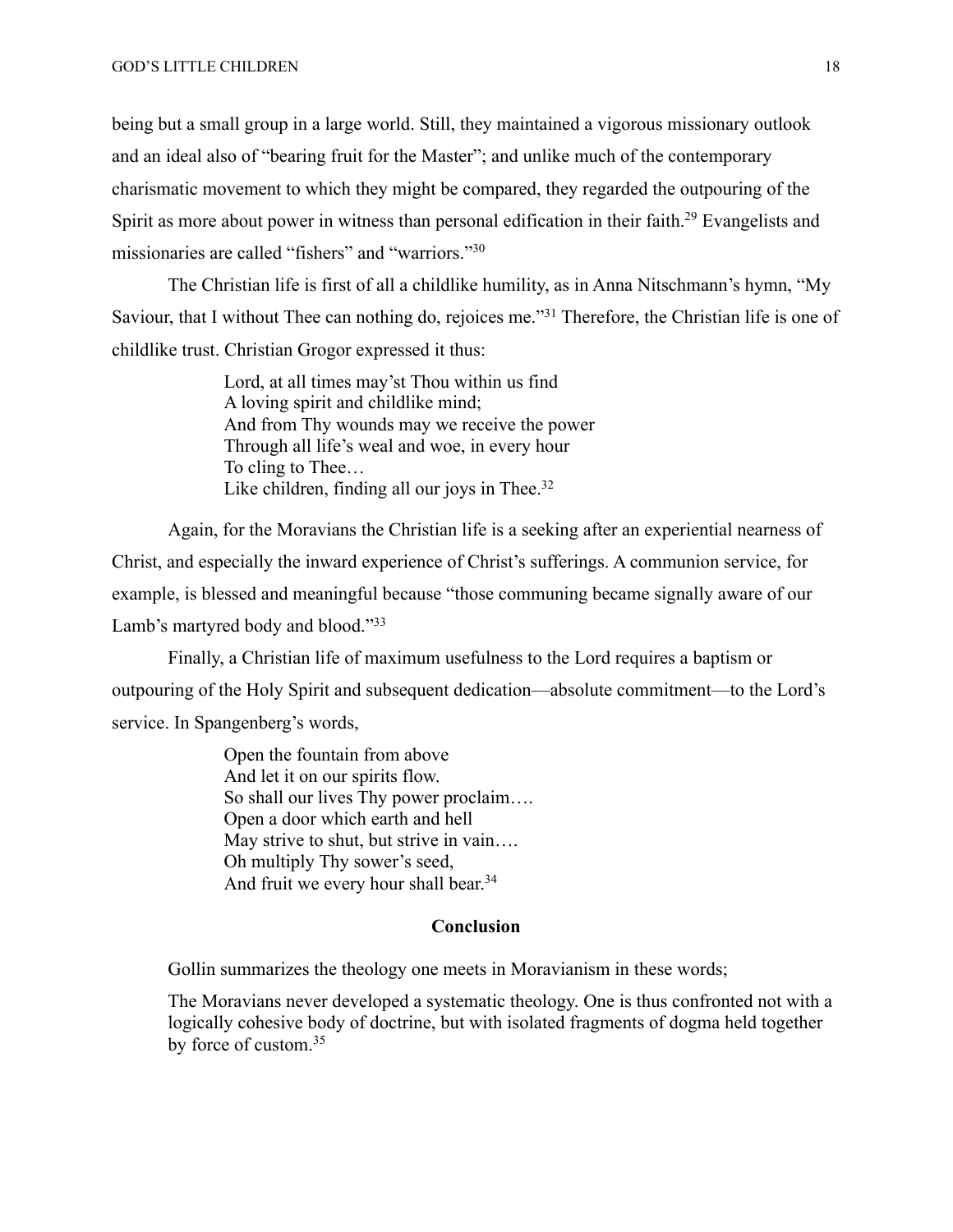If that is the case, how may it be possible to come to a conclusion regarding the meaning of the variegated imagery the Moravians used as they expressed their faith and spirituality? It is possible if there is a coherent underlying motive for the apparent nonchalance, or at least informality that marks Moravians theology.

For the Moravians, especially in colonial times, doctrine was something one experienced, not merely thought about and retained. It is not farfetched to see in Zinzendorf and the Moravians an early religious anticipation of the great Romantic Movement of the early nineteenth century with its sweeping reaction against all forms of rationalism. If this is the case, then, what is the image or conceptual model for this proto-Pietistic revolt?

This writer sees the adoption of childlikeness as the supreme Christian virtue as the key to understanding (if not harmonizing) the varied and sometimes contradictory elements in early Moravianism. By childlikeness is meant an eschewing of worldly sophistication, an embracing of deliberate naïvete as well along with a rejection of self-assertiveness. It entails an openness to being led, and consequently an openness to being duped. It explains how, for example, an empathetic fascination with the suffering of Christ could so readily be transformed into a grisly orgy of blood, sweat, and side-holes. Untended children are, after all, prone to go to extremes.

It is not suggested here that there are no other motives or dynamics involved. The conclusion to this study is the proposal that above all else in this world, Count Zinzendorf and those who followed him sought as their ideal simply and in simplicity to be dear little children of Jesus.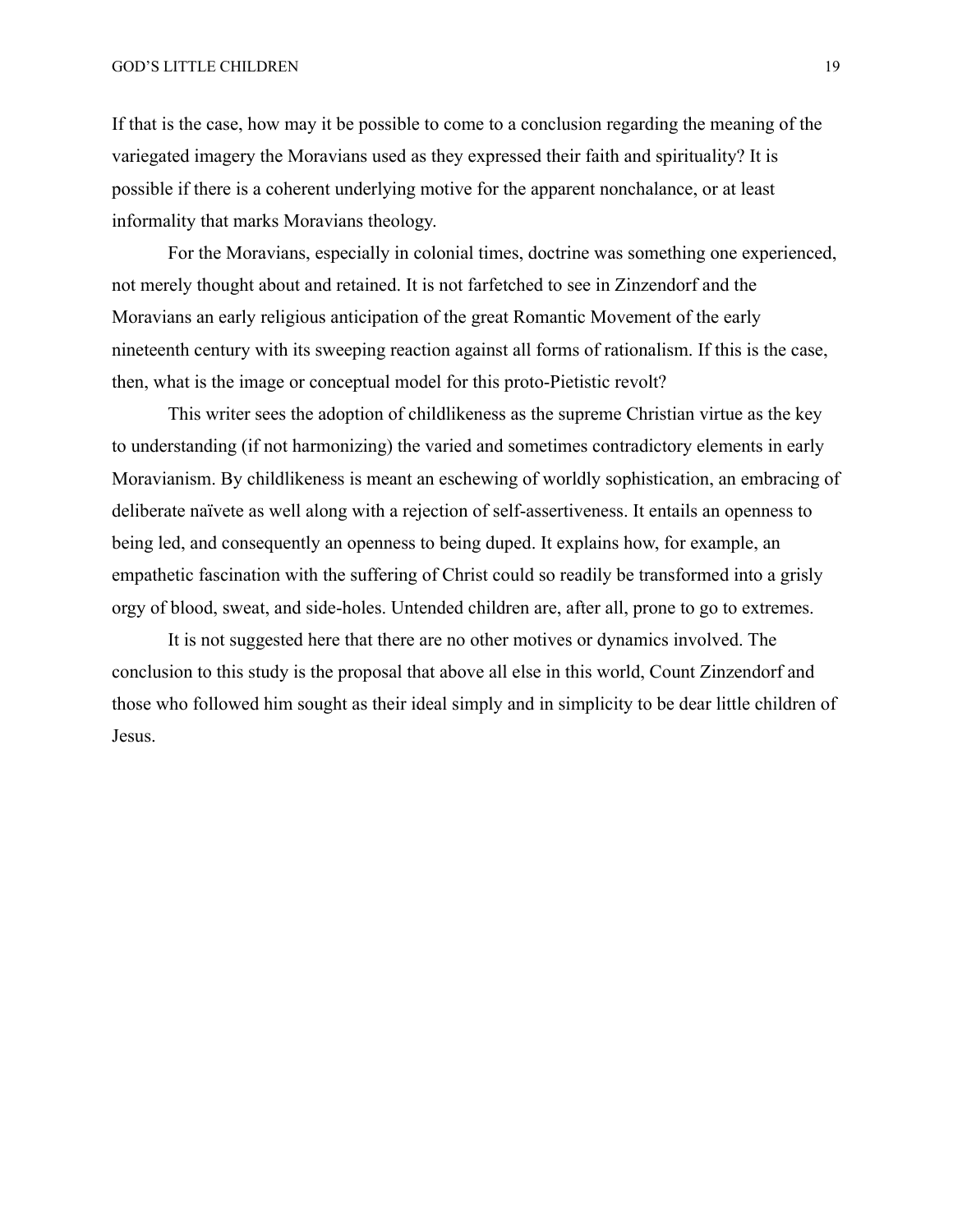#### References

- Adams, Charles B. *Our Moravian Hymn Heritage.* Bethlehem, PA: Department of Publications, Moravian Church in America, 1984.
- Addison, William George. *The Renewed Church of the United Brethren, 1722-1930*. London: Society for Promoting Christian Knowledge, 1932.
- American Moravian Church, North. *The Moravian Manual*, 3<sup>rd</sup> ed. Bethlehem, PA: Times Publishing Co., 1901.
- American Province of the Unitas Fratrum. *Offices of Worship and Hymns*. Bethlehem, PA: Moravian Publishing Office, 1891.
- Beauchamp, William M., ed. *Moravian Journals Relating to Central New York, 1745-66.* New York: Dehler Press, 1916.
- Clewell, John Henry. History of Wachovia in North Carolina. New York: Doubleday, Page and Co., 1902.
- Dallimore, Arnold. *George Whitefield*, v. 1. Westchester, IL: Cornerstone Books, 1970.
- Davis, Chester. *Hidden Seed and Harvest*. Winston-Salem, NC: Wachovia Historical Society, 1959.
- Eller, E. M. *Houses of Peace*, 2nd ed. Winston-Salem, NC: Board of Christian Education of the Moravian Church, South, 1952.
- Fries, Adelaide L. *The Moravians in Georgia, 1735-1740.* Baltimore, MD: Genealogical Publishing Co., 1967.
- \_\_\_\_\_, ed. *Records of the Moravians in North Carolina,* 2 vols. Raleigh, NC: North Carolina Historical Commission, 1922 and 1925.
- \_\_\_\_\_. *The Road to Salem.* Chapel Hill, NC: University of North Carolina Press, 1944.
- Gray, Elma E. *Wilderness Christians: The Moravian Mission to the Delaware Indians*. Ithaca, NY: Cornell University Press, 1956.
- Greenfield, John. *Power from on High.* Atlantic City, NJ: The World Wide Revival Prayer Movement, 1931.
- Gollin, Gillian Lindt. *Moravians in Two Worlds.* New York: Columbia University Press, 1967.
- Hamilton, Kenneth Gardiner, trans. and ed. *The Bethlehem Diary, v. 1, 1742-1744.* Bethlehem, PA: Archives of the Moravian Church, 1971.
- Hutton, J. E. *A History of the Moravian Church.* London: Moravian Publication Office, 1909.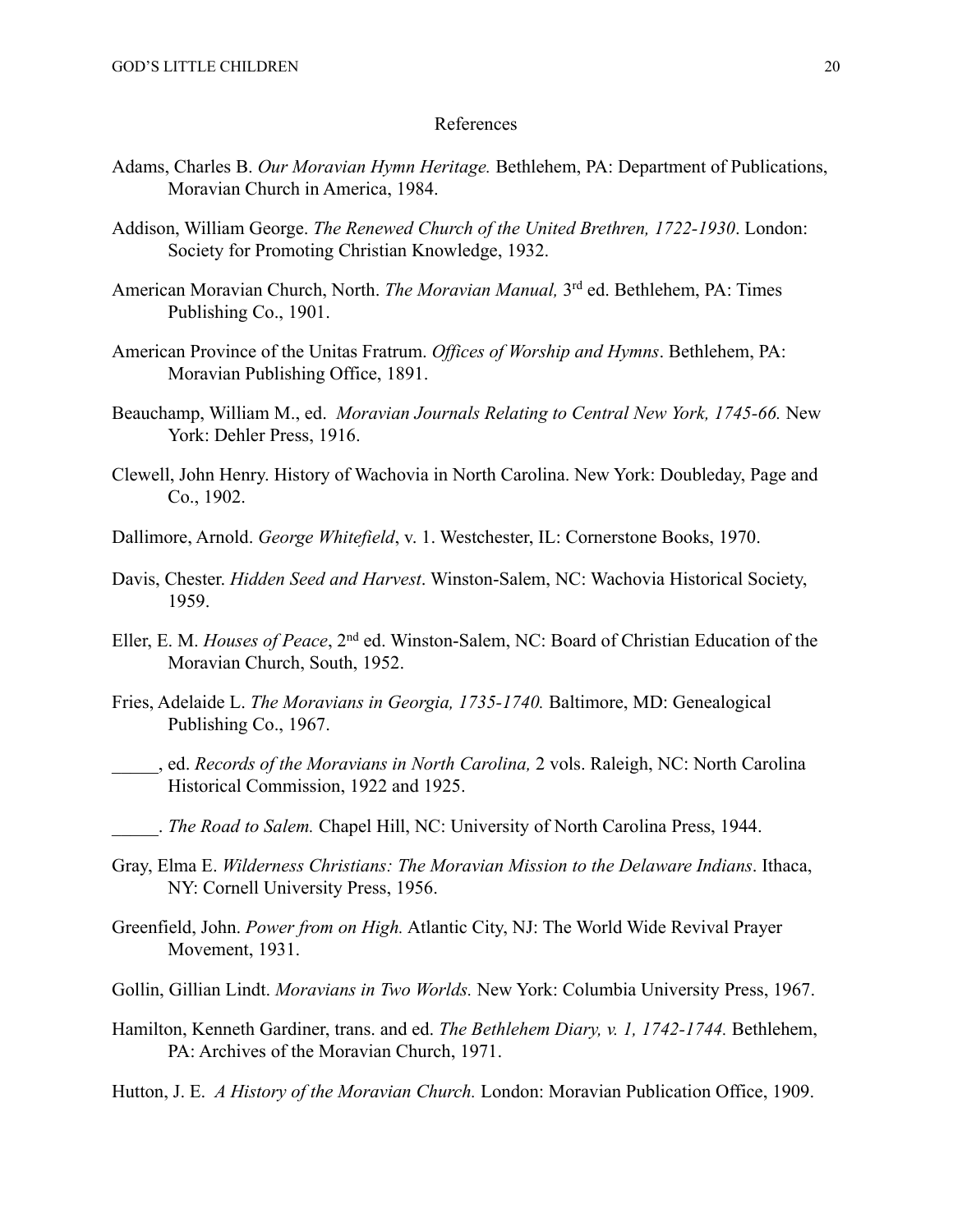- Levering, Joseph Mortimer. *A History of Bethlehem, Pennsylvania.* Bethlehem, PA: Times Publishing Co., 1903.
- Moravian Church in America. *Hymnal and Liturgies of the Moravian Church.* Bethlehem, PA and Winston-Salem, NC: Moravian Church in America, Northern and Southern Provinces, 1969.
- Schwartze, Edmund. *History of the Moravian Missions among Southern Indian Tribes of the United States.* Bethlehem, PA: Times Publishing Co., 1923.
- Surratt, Jerry L. *Gottlieb Schober of Salem.* Macon, GA: Mercer University Press, 1983.
- Von Zinzendorf, Nicolas Ludwig. *Nine Lectures.* Translated and edited by George W. Forell. Iowa City, IA: University of Iowa Press, 1983.

Weinlick, John R. *Count Zinzendorf*. New York: Abingdon Press, 1956.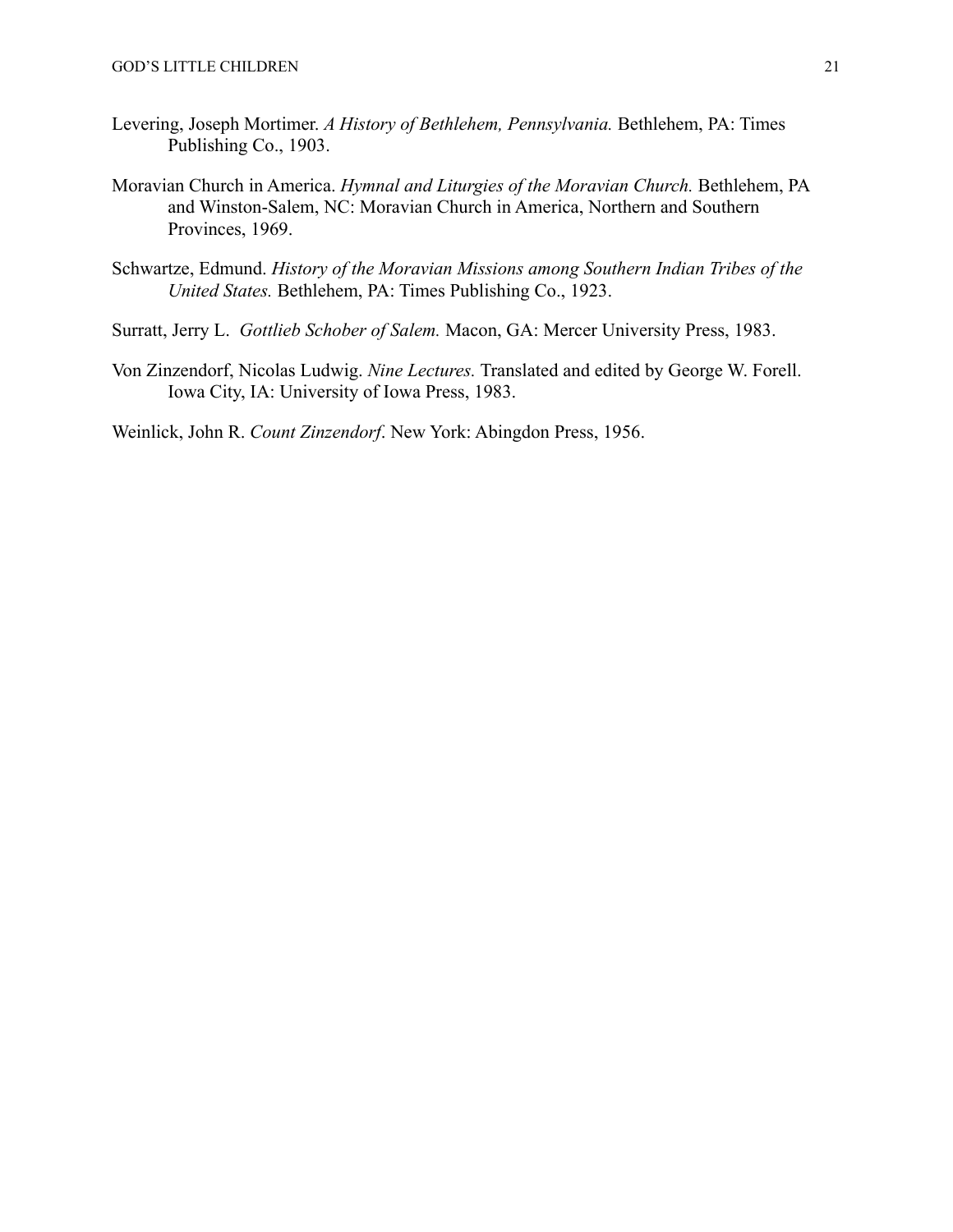# GOD'S LITTLE CHILDREN 22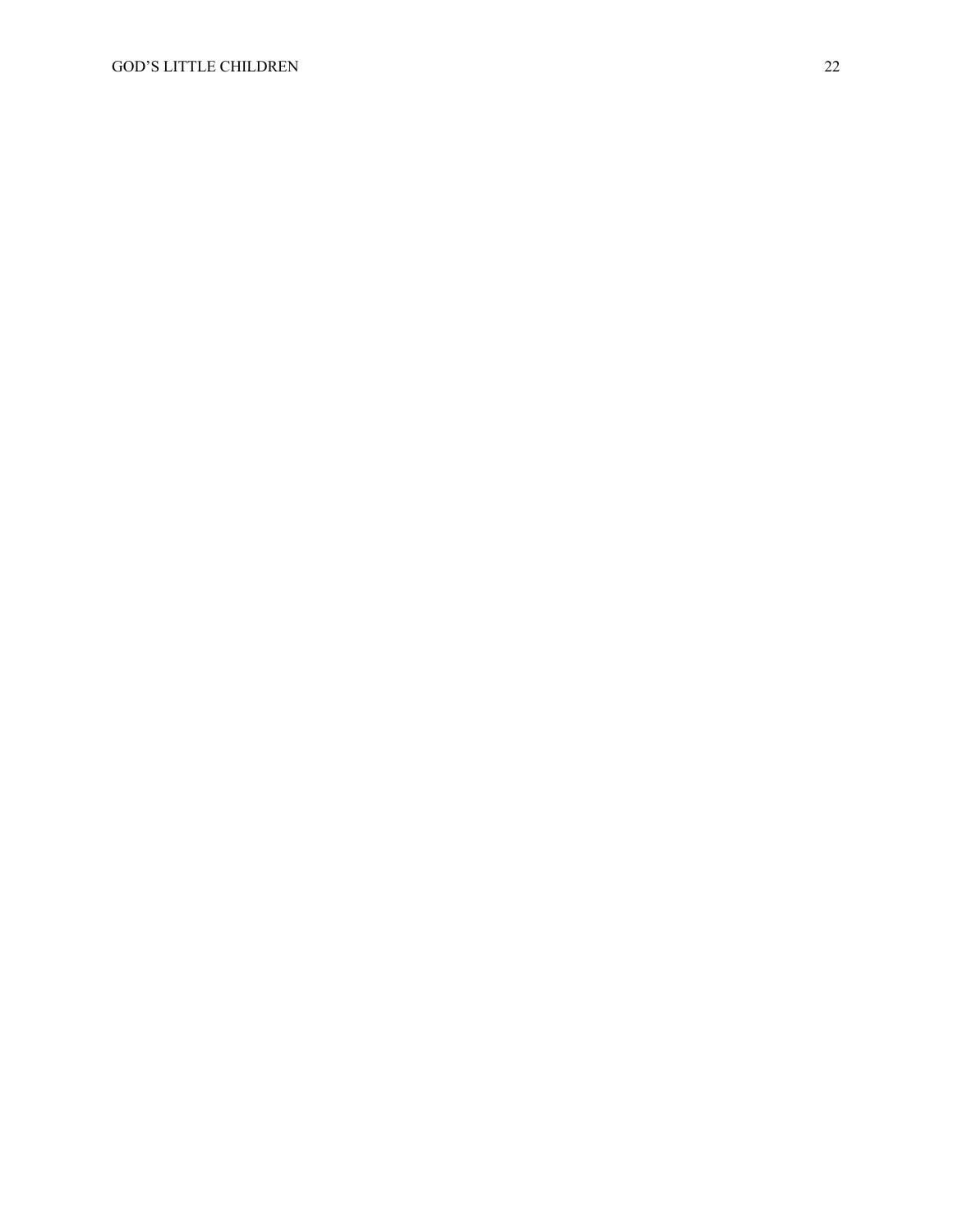# End Notes

 $1$  In order to prevent redundancy and needless multiplication of citations, the summary of Moravian history given here is a composite of several accounts that are in fundamental agreement. Sources include:

- American Moravian Church, North, *The Moravian Manual,* 3rd ed. (Bethlehem, PA: Times Publishing Co., 1901);
- William George Addison, *The Renewed Church of the United Brethren, 1722-1930* (London: Society for Promoting Christian Knowledge, 1932);
- Chester Davis, *Hidden Seed and harvest* (Winston-Salem, NC: Wachovia Historical Society, 1959);
- Gillian Lindt Gollin, *Moravians in Two Worlds* (New York: Columbia University Press, 1967);
- J. E. Hutton, *A History of the Moravian Church* (London: Moravian Publication Office, 1909);
- Joseph Mortimer Levering, *A History of Bethlehem, Pennsylvania* (Bethlehem, PA: Times Publishing Co., 1903);
- John R. Weinlick, *Count Zinzendorf* (New York: Abingdon Press, 1956).

Specific references follow only for direct quotations or controversial interpretations. Edmund Alexander de Schweintiz's *History of the Church Known as Unitas Fratrum* (Bethlehem, PA: Moravian Publications Office, 1885) is widely acknowledged to be the first full and scholarly (and sympathetic) history of Moravianism. Its influence is heavy, especially upon Moravian historians. Unfortunately, that volume along with some other desirable primary and secondary sources was not available for the preparation of this paper.

<sup>2</sup> One book that has captured this spirit as well as any other is John Greenfield's *Power from on High* (Atlantic City, NJ: The World Wide Revival Prayer Movement, 1931). Published to commemorate the 200<sup>th</sup> anniversary of the Herrnhut awakening, it is a devotional tract relating the story of the baptism of the Holy Spirit that came upon the Moravian Brethren. Not only does it have the virtue of copious quotation from eyewitness source material, it also calls the reader, whether Moravian or non-Moravian, to harken to values represented in that awakening.

- <sup>3</sup> Ibid, 28, 15, 16.
- <sup>4</sup> Ibid, 14.
- <sup>5</sup> Ibid, 21.
- <sup>6</sup> Ibid, 29, 30.

<sup>7</sup> Weinlick (198-206) has a good chapter focusing on the history of this period. Gollin (11-16) excels at relating the theological perspective and imagery. Hutton's abashed account (271-82) is also useful and interesting for a different, more Victorian perspective.

<sup>8</sup> Weinlick, 45-55.

<sup>9</sup> George W. Forell, trans. and ed. (Iowa City: University of Iowa Press, 1973).

<sup>10</sup> Forell, in his introduction to *Nine Lectures*, cites theologians who extol Zinzendorf's "lonely reminder of the maternal Person in God" (ix). In the context of the period, though, it seems more probable that the vaunted feminism of Zinzendorf's Trinity was actually an overstretched literalization of a sentimental metaphor, not a sublime insight into the Godhead.

 $11$  Gollin, 14,15.

<sup>12</sup> Sources for this section include Addison, Davis, Gollin, Hutton, and Levering. Additional sources include John Henry Clewell, *History of Wachovia in North Carolina* (New York: Doubleday, Page and Co., 1902); Arnold Dallimore, *George Whitefield*, vol. 1 (Westchester, IL: Cornerstone Books, 1970); E. M. Eller, *Houses of Peace,* 2nd ed. (Winston-Salem, NC: Board of Christian Education of the Moravian Church, South, 1952); and Adelaide L. Fries, *The Moravians in Georgia, 1735-1740* (Baltimore, MD: Genealogical Publishing Co., 1967).

<sup>13</sup> For more on the Moravian missions to the Indians, see Elma E. Gray, *Wilderness Christians: The Moravian Mission to the Delaware Indians* (Ithaca, NY: Cornell University Press, 1956); Edmund Schwartze, *History of the Moravian Missions among Southern Indian Tribes of the United States* (Bethlehem, PA: Times Publishing Co., 1923). For original source material, see William M. Beauchamp, ed., *Moravian Journals Relating to Central New York 1745-66* (Syracuse, NY: Dehler Press, 1916).

 $<sup>14</sup>$  Addison, Hutton, and Levering are retained as sources for this section, but Gollin is the most helpful.</sup> Also Fries (ed.) includes a glossary in each volume of *Records of the Moravians in North Carolina,* 2 vols. (Raleigh, NC: North Carolina Historical Commission, 1922 and 1925).

<sup>15</sup> Gollin, 68, 69.